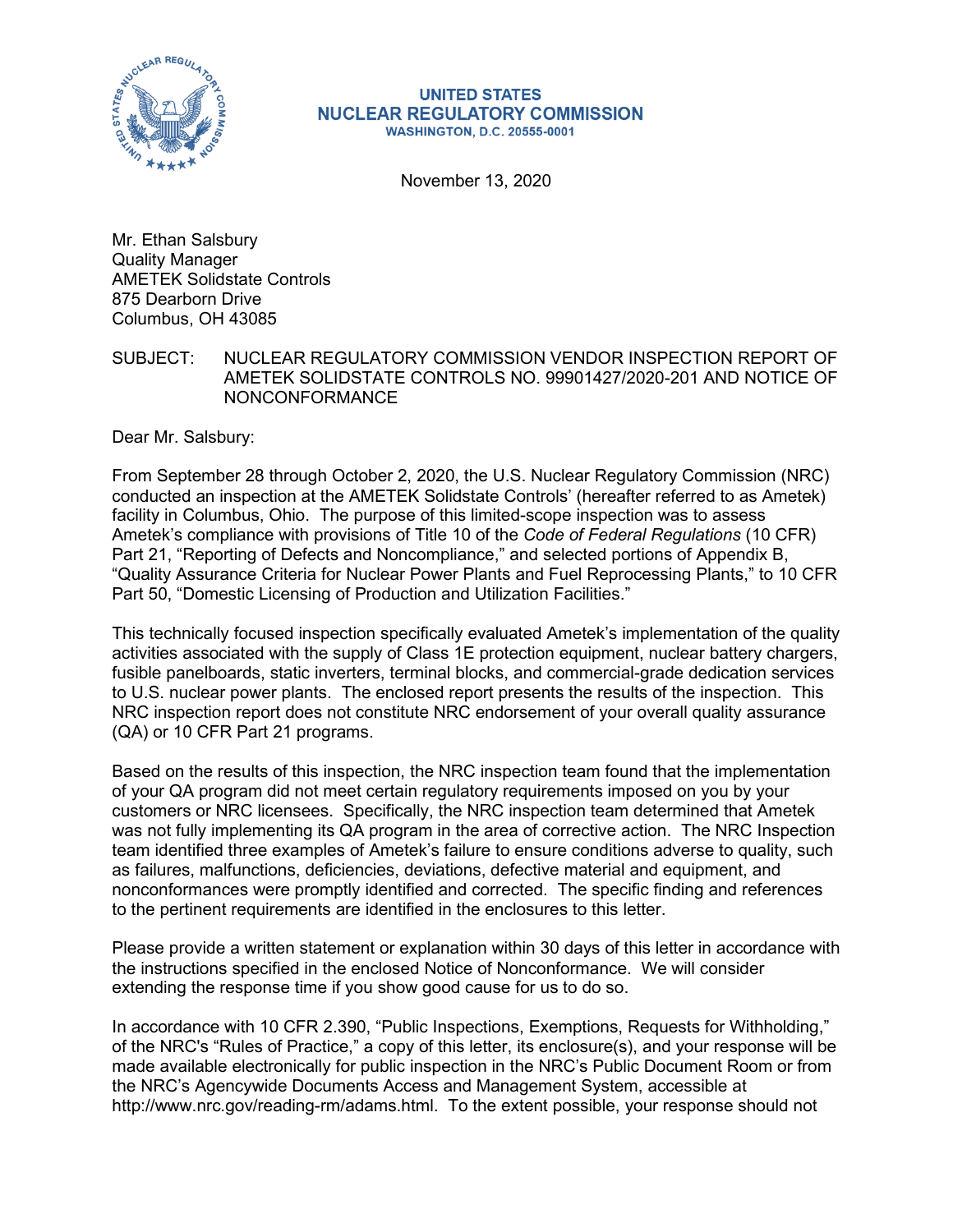include any personal privacy, proprietary, or Safeguards Information (SGI) so that it can be made available to the public without red action. If personal privacy or proprietary information is necessary to provide an acceptable response, please provide a bracketed copy of your response that identifies the information that should be protected and a redacted copy of your response that deletes such information. If you request that such material is withheld from public disclosure, you must specifically identify the portions of your response that you seek to have withheld and provide in detail the bases for your claim (e.g., explain why the disclosure of information will create an unwarranted invasion of personal privacy or provide the information required by 10 CFR 2.390(b) to support a request for withholding confidential commercial or financial information). If SGI is necessary to provide an acceptable response, please provide the level of protection described in 10 CFR 73.21, "Protection of Safeguards Information: Performance Requirements."

Sincerely,

Kerri A. Kavanagh, Chief **/RA/** Quality Assurance and Vendor Inspection Branch Division of Reactor Oversight Office of Nuclear Reactor Regulation

Docket No.: 99901427

EPID No.: I-2020-201-0141

Enclosures:

- 1. Notice of Nonconformance
- 2. Inspection Report No. 99901427/2020-201 and Attachment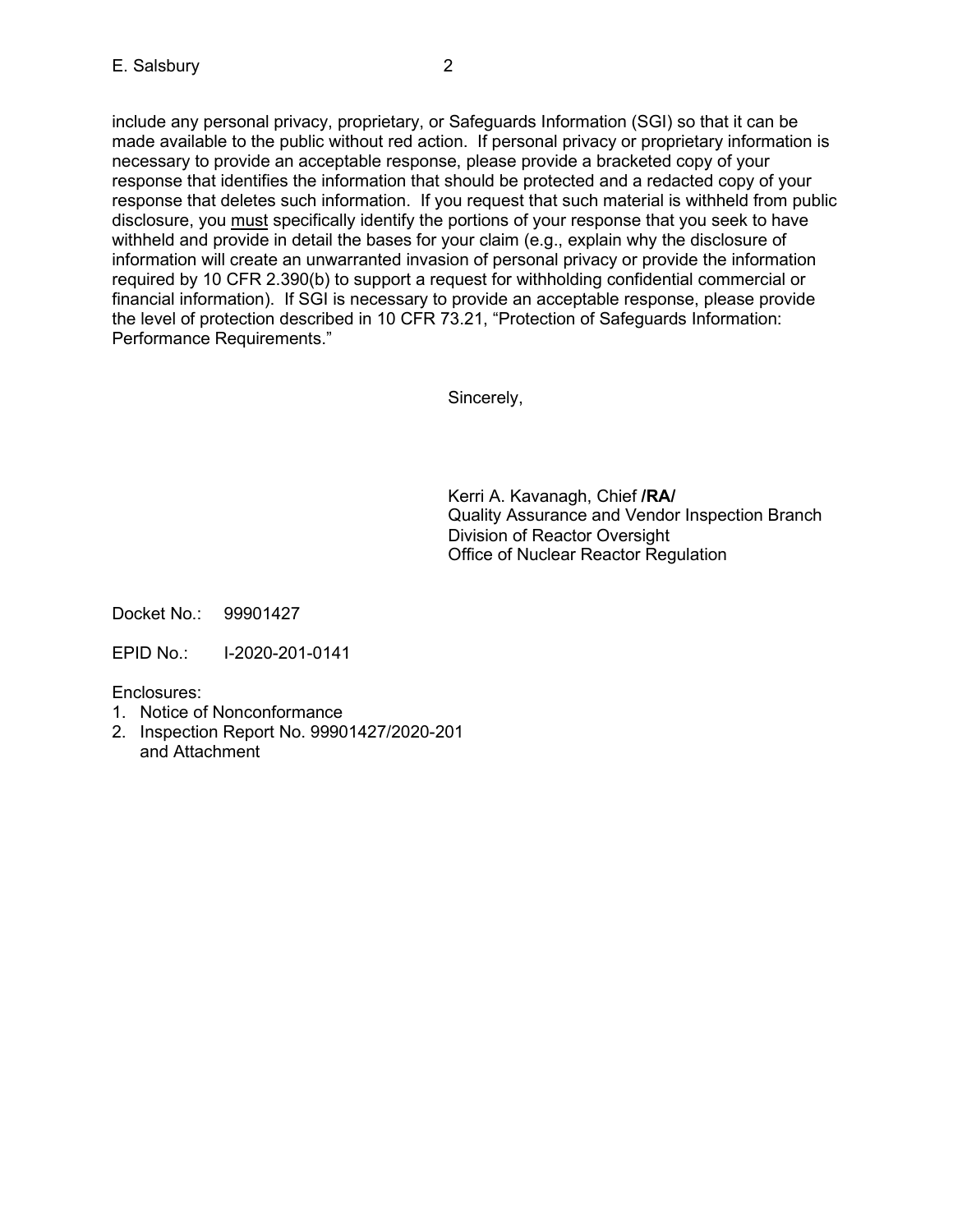SUBJECT: NUCLEAR REGULATORY COMMISSION VENDOR INSPECTION REPORT OF AMETEK SOLIDSTATE CONTROLS NO. 99901427/2020-201 AND NOTICE OF NONCONFORMANCE Dated: November 13, 2020

DISTRIBUTION: **ASakadales** ConE\_Resource Ethan.Salsbury@Ametek.com NRR\_DRO\_IQVB Distribution

|             | <b>ADAMS Accession No.: ML20315A059</b> | <b>NRR-106</b>  |              |  |  |
|-------------|-----------------------------------------|-----------------|--------------|--|--|
|             | <b>OFFICE</b>   NRR/DRO/IQVB            | NRR/DRO/IQVB    | NRR/DRO/IQVB |  |  |
| <b>NAME</b> | AArmstrong*                             | YDiaz-Castillo* | DPark*       |  |  |
| <b>DATE</b> | 11/12/2020                              | 11/12/2020      | 11/12/2020   |  |  |
|             | <b>OFFICE</b>   NRR/DRO/IRAB            | NRR/DRO/IQVB    |              |  |  |
| <b>NAME</b> | BHughes*                                | KKavanagh*      |              |  |  |
| <b>DATE</b> | 11/12/2020                              | 11/13/2020      |              |  |  |
|             |                                         |                 |              |  |  |

**OFFICIAL RECORD COPY**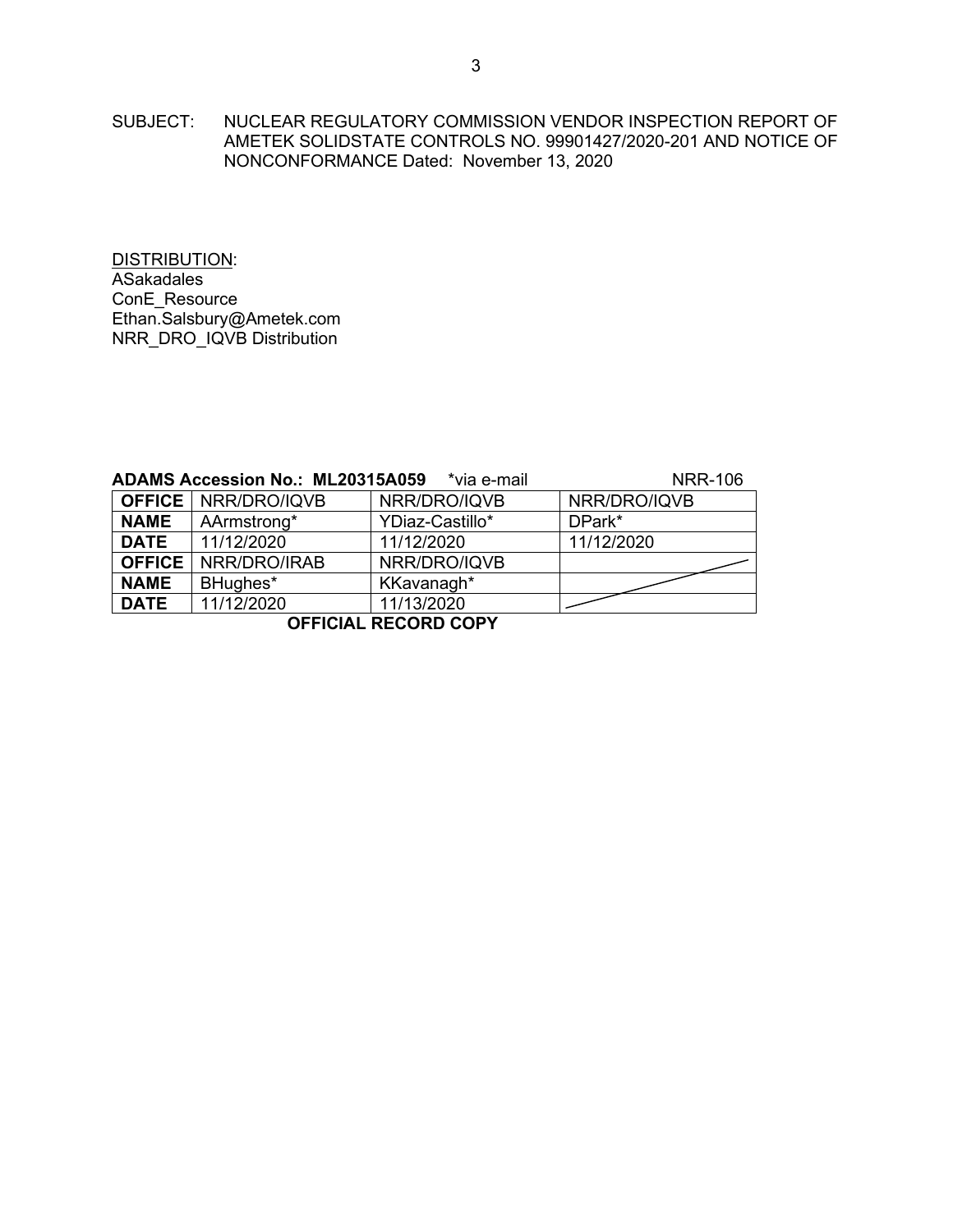# **NOTICE OF NONCONFORMANCE**

Ametek Solidstate Controls and Docket No. 99901427<br>1875 Dearborn Drive No. 2020-201 Columbus, Ohio 43085

Report No. 2020-201

Based on the results of a U.S. Nuclear Regulatory Commission (NRC) inspection conducted at the Ametek Solidstate Controls' (hereafter referred to as Ametek) facility in Columbus, Ohio, from September 28, 2020 through October 2, 2020, Ametek did not conduct certain activities in accordance with NRC requirements that were contractually imposed upon Ametek by its customers or NRC licensees.

A. Criterion XVI, "Corrective Action," of Appendix B, "Quality Assurance Criteria for Nuclear Power Plants and Fuel Reprocessing Plants," to Title 10 of the *Code of Federal Regulations* (10 CFR) Part 50, "Domestic Licensing of Production and Utilization Facilities," states, in part, that "Measures shall be established to assure that conditions adverse to quality, such as failures, malfunctions, deficiencies, deviations, defective material and equipment, and nonconformances are promptly identified and corrected."

Ametek Procedure No. 01-090141, "Corrective Action," Revision M, dated November 11, 2014, provides for the identification and problem reporting, investigation of the problem for cause, reporting of the corrective actions, including the results of those actions, and evaluation of the effectiveness of the corrective action.

Contrary to the above, as of October 2, 2020, Ametek failed to assure that conditions adverse to quality were promptly identified and corrected. Specifically, the NRC inspection team identified three examples where Ametek failed to assure that conditions adverse to quality, such as failures, malfunctions, deficiencies, deviations, defective material and equipment, and nonconformances are promptly identified and corrected:

- 1. While testing the dissipation factor of capacitor No. 07-020139 as part of the commercial-grade dedication process, the NRC inspection team noted that the dissipation factor was tested at a frequency of 120 Hz. The technical evaluation of the capacitor identified the dissipation factor as a critical characteristic required to be tested at a frequency of 60 Hz. Ametek stated that it was tested at 120 Hz because the Inductance Capacitance Resistance (LCR) meter does not go below 120 Hz. Although this has been a known issue for years, Ametek failed to enter this condition into the Corrective Action Program (CAP) to evaluate its potential effect on the safety-function of the capacitor.
- 2. While reviewing the commercial-grade survey of a supplier used for testing of transformer impregnation resin, the NRC inspection team requested Ametek to provide the technical evaluation that identified the critical characteristics for the testing service. Ametek stated that it had never developed a technical evaluation even though they were aware of the issue. Ametek failed to enter this condition into the CAP to evaluate if it had identified the appropriate critical characteristics of the testing service.
- 3. Ametek initiated Corrective Action Report (CAR) No. 221 to document and address delays in the performance of external audits and commercial-grade surveys as a result of travel restrictions cause by the Coronavirus Disease 2019. Ametek closed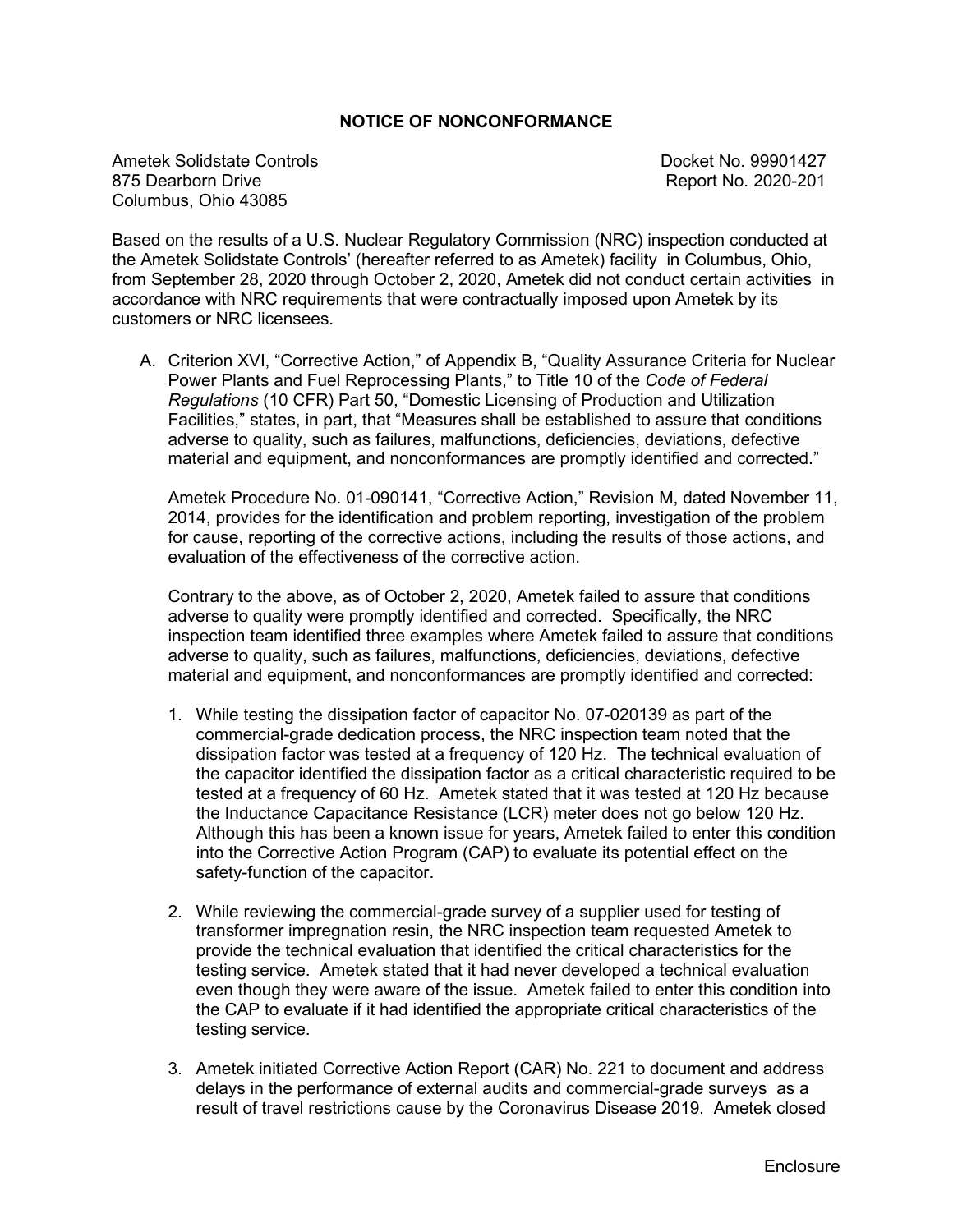CAR No. 221 without implement compensatory measures for the inability to perform or delay external audits and commercial-grade surveys other than documenting that some approved suppliers would expire while Ametek was receiving safety-related materials and services from the suppliers.

This issue has been identified as Nonconformance 99901427/2020-201-01.

Please provide a written statement or explanation to the U.S. Nuclear Regulatory Commission, ATTN: Document Control Desk, Washington, DC 20555-0001 with a copy to the Chief, Quality Assurance and Vendor Inspection Branch, Division of Reactor Oversight, Office of Nuclear Reactor Regulation, within 30 days of the date of the letter transmitting this Notice of Nonconformance. This reply should be clearly marked as a "Reply to a Notice of Nonconformance" and should include for each noncompliance: (1) the reason for the noncompliance, or if contested, the basis for disputing the noncompliance; (2) the corrective steps that have been taken and the results achieved; (3) the corrective steps that will be taken to avoid further noncompliance; and (4) the date when your corrective action will be completed. Where good cause is shown, consideration will be given to extending the response time.

In accordance with 10 CFR 2.390, "Public Inspections, Exemptions, Requests for Withholding," of the NRC's "Rules of Practice," a copy of this letter, its enclosure(s), and your response will be made electronically available for public inspection in the NRC's Public Document Room or from the NRC's Agencywide Documents Access and Management System, which is accessible from the NRC's Web site at [http://www.nrc.gov/reading-rm/adams.html.](http://www.nrc.gov/reading-rm/adams.html) To the extent possible, your response should not include any personal privacy, proprietary, or Safeguards Information (SGI) so that the Agency can make it available to the public without redaction. If personal privacy or proprietary information is necessary to provide an acceptable response, then please provide a bracketed copy of your response that identifies the information that should be protected and a redacted copy of your response that deletes such information. If you request that such material be withheld, you must specifically identify the portions of your response that you seek to have withheld and provide in detail the bases for your claim of withholding (e.g., explain why the disclosure of information would create an unwarranted invasion of personal privacy or provide the information required by 10 CFR 2.390(b) to support a request for withholding confidential commercial or financial information). If SGI is necessary to provide an acceptable response, please provide the level of protection described in 10 CFR 73.21, "Protection of Safeguards Information: Performance Requirements."

Dated this the XX day of November 2020.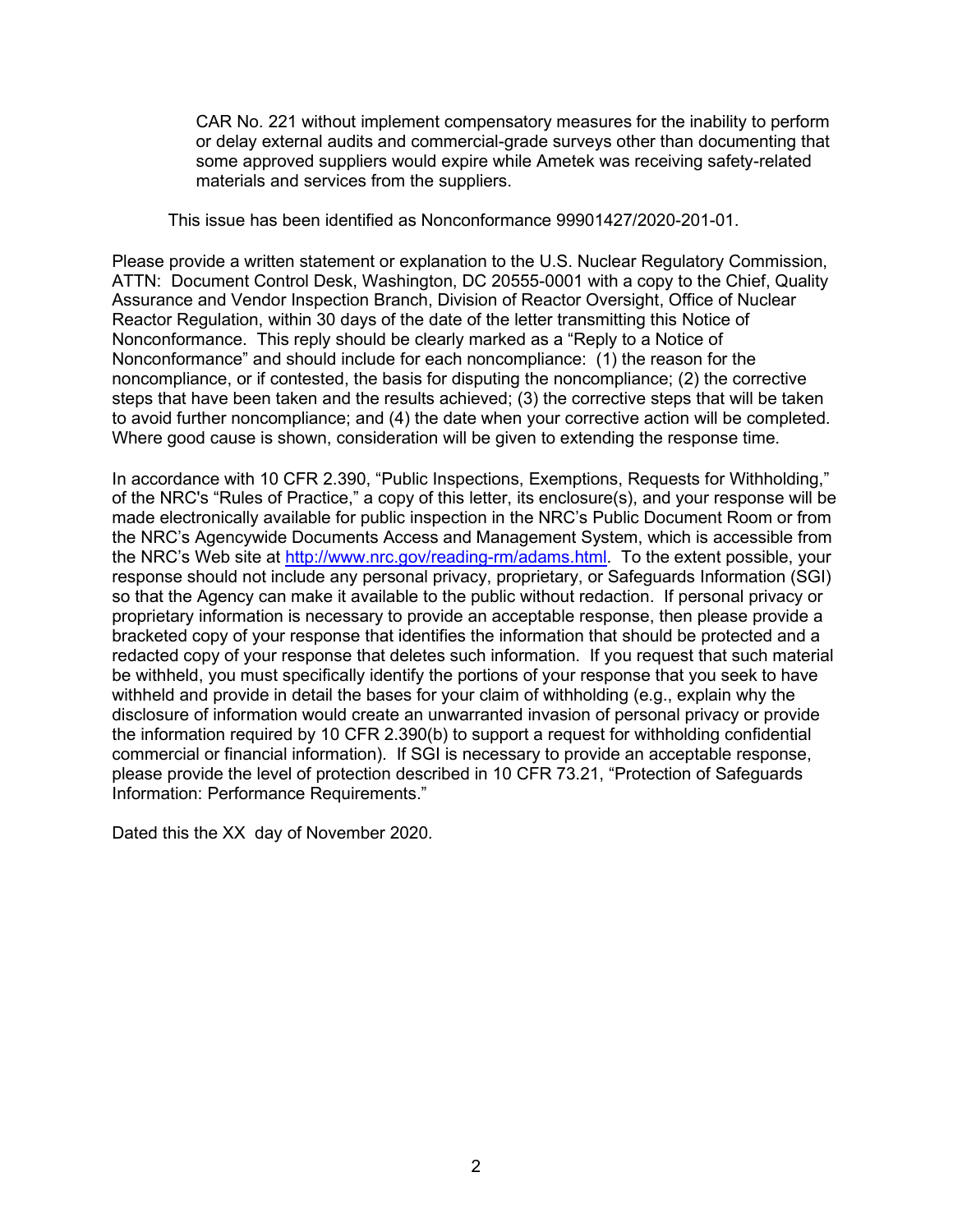## **U.S. NUCLEAR REGULATORY COMMISSION OFFICE OF NUCLEAR REACTOR REGULATION DIVISION OF REACTOR OVERSIGHT VENDOR INSPECTION REPORT**

| Docket No.:                       | 99901427                                                                                                                                                                                                                                                                                                                                                                                                                              |                              |                    |
|-----------------------------------|---------------------------------------------------------------------------------------------------------------------------------------------------------------------------------------------------------------------------------------------------------------------------------------------------------------------------------------------------------------------------------------------------------------------------------------|------------------------------|--------------------|
| Report No.:                       | 99901427/2020-201                                                                                                                                                                                                                                                                                                                                                                                                                     |                              |                    |
| Vendor:                           | <b>Ametek Solidstate Controls</b><br>875 Dearborn Drive<br>Columbus, OH 43085                                                                                                                                                                                                                                                                                                                                                         |                              |                    |
| <b>Vendor Contact:</b>            | Mr. Ethan Salsbury<br><b>Quality Manager</b><br>875 Dearborn Drive<br>Columbus, OH 43085<br>Email: ethan.salsbury@Ametek.com                                                                                                                                                                                                                                                                                                          |                              |                    |
| <b>Nuclear Industry Activity:</b> | Ametek Solidstate Controls (hereafter referred to as Ametek)<br>provides Class 1E protection equipment, nuclear battery chargers,<br>fusible panelboards, static inverters, terminal blocks, and<br>commercial-grade dedication services to U.S. nuclear power<br>plants. Ametek manufactures analog based uninterruptable<br>power supply (UPS) systems and has developed a new digital<br>UPS system for U.S. nuclear power plants. |                              |                    |
| <b>Inspection Dates:</b>          | September 28 - October 2, 2020                                                                                                                                                                                                                                                                                                                                                                                                        |                              |                    |
| Inspectors:                       | Aaron Armstrong<br>Yamir Diaz-Castillo                                                                                                                                                                                                                                                                                                                                                                                                | NRR/DRO/IQVB<br>NRR/DRO/IQVB | <b>Team Leader</b> |
|                                   | Dong Park                                                                                                                                                                                                                                                                                                                                                                                                                             | NRR/DRO/IQVB                 | Training           |
| Approved:                         | Kerri A. Kavanagh, Chief<br>Quality Assurance and Vendor Inspection Branch<br>Division of Reactor Oversight<br>Office of Nuclear Reactor Regulation                                                                                                                                                                                                                                                                                   |                              |                    |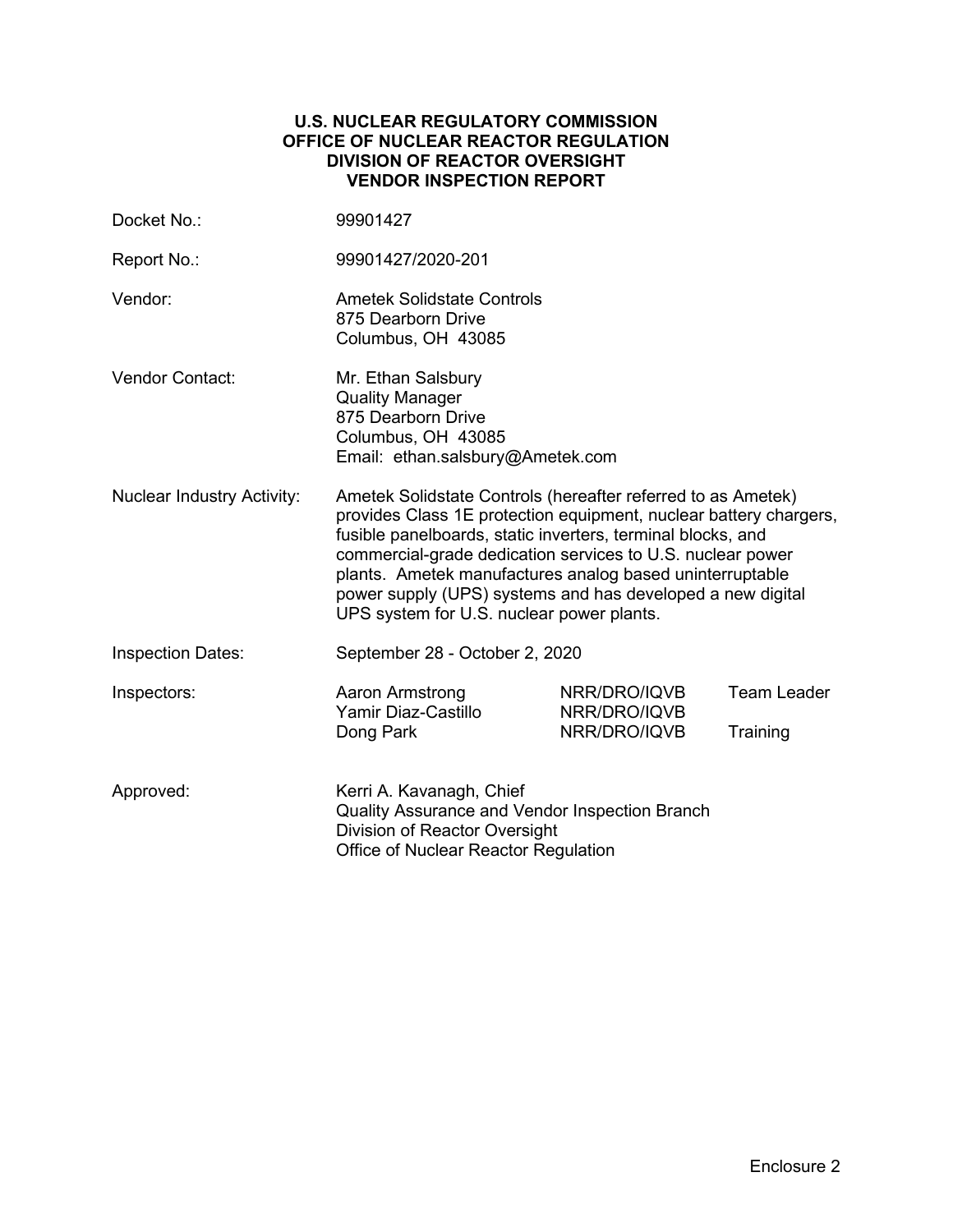# **EXECUTIVE SUMMARY**

Ametek Solidstate Controls 99901427/2020-201

The U.S. Nuclear Regulatory Commission (NRC) staff conducted a routine vendor inspection of Ametek Solidstate Controls' (hereafter referred to as Ametek) facility located in Columbus, OH, to verify that it had implemented an adequate quality assurance (QA) program that complies with the requirements of Appendix B, "Quality Assurance Criteria for Nuclear Power Plants and Fuel Reprocessing Plants," to Title 10 of the *Code of Federal Regulations* (10 CFR) Part 50, "Domestic Licensing of Production and Utilization Facilities," and 10 CFR Part 21, "Reporting of Defects and Noncompliance." In addition, the NRC inspection team verified Ametek's corrective actions initiated to address the Notice of Violation (NOV) and Notice of Nonconformances (NONs) identified during the past two NRC inspections performed in October 2013 and June 2017, respectively.

This technically focused inspection specifically evaluated Ametek's implementation of the quality activities associated with the supply of Class 1E protection equipment, nuclear battery chargers, fusible panelboards, static inverters, terminal blocks, and commercial-grade dedication services to U.S. nuclear power plants. Specific activities observed by the NRC inspection team included:

- Verification of the critical characteristics as part of the commercial-grade dedication of a relay and a capacitor.
- Demonstration of the receipt inspection process as part of the commercial-grade dedication of a wire.

These regulations served as the bases for the NRC inspection:

- Appendix B to 10 CFR Part 50
- 10 CFR Part 21

During the course of this inspection, the NRC inspection team implemented portions of Inspection Procedure (IP) 36100, "Inspection of 10 CFR Part 21 and Programs for Reporting Defects and Noncompliance," dated May 16, 2019; IP 43002, "Routine Inspections of Nuclear Vendors," dated January 27, 2017; and IP 43004, "Inspection of Commercial-Grade Dedication Programs," dated January 27, 2017.

With the exception of the nonconformance described below, the NRC inspection team concluded that Ametek' QA policies and procedures comply with the applicable requirements of Appendix B to 10 CFR Part 50 and 10 CFR Part 21, and that Ametek's personnel are implementing these policies effectively. The results of this inspection are summarized below.

#### Corrective Action

The NRC inspection team reviewed Ametek's policies and implementing procedures that govern the implementation of its corrective action program to verify compliance with the requirements of Criterion XVI, "Corrective Action," of Appendix B to 10 CFR Part 50. The NRC inspection team evaluated Ametek's implementation and closure of the corrective actions taken in response to NOV 99901427/2013-201-01 and NON 99901427/2013-201-02, documented in the NRC's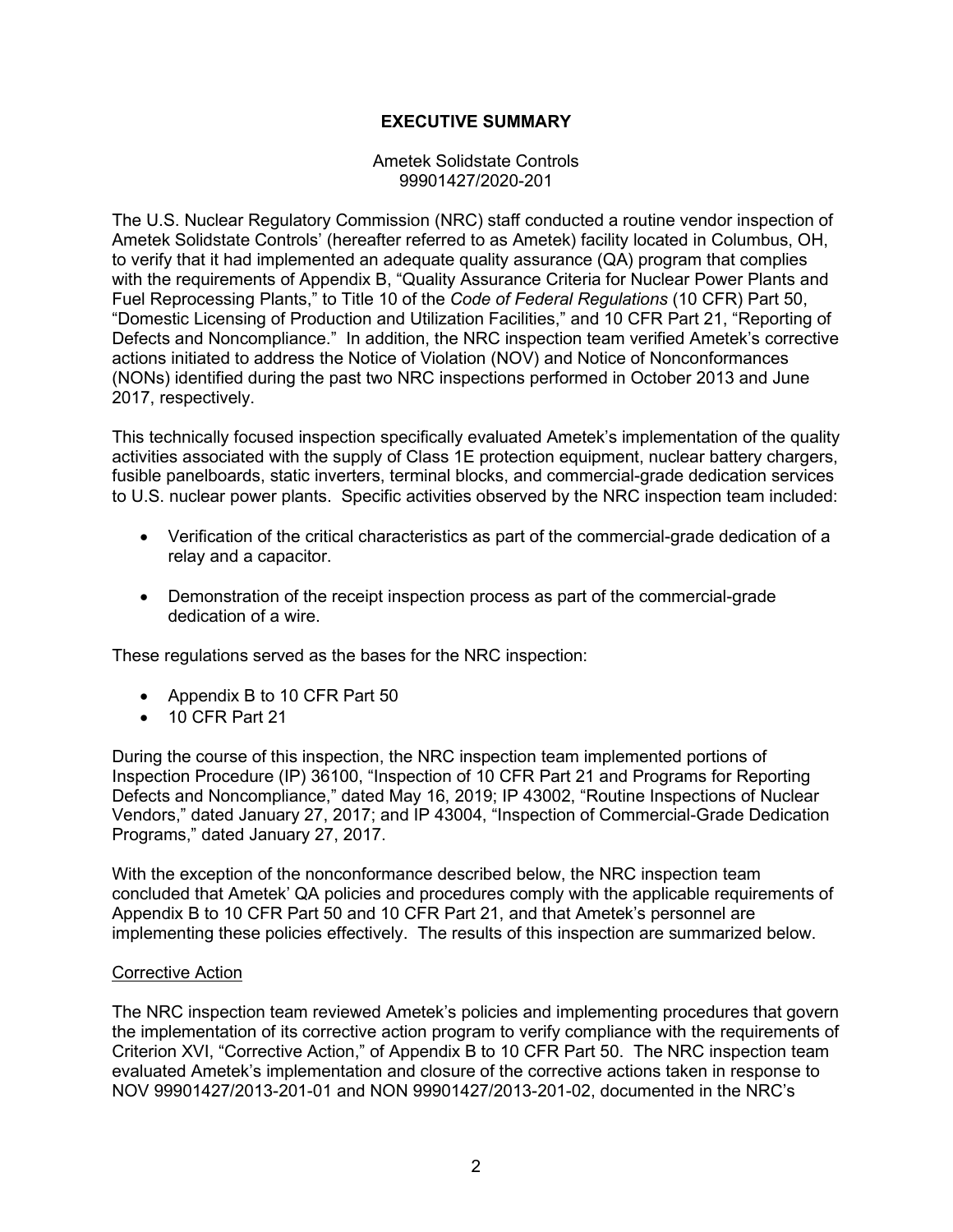inspection report No. 99901427/2013-201, dated October 2, 2013 (Agencywide Documents Access and Management System Accession (ADAMS) Accession No. ML13259A314). In addition, the NRC inspection team evaluated Ametek's implementation and closure of the corrective actions taken in response to NON 99901427/2017-201-01 and NON 99901427/2017- 201-02, documented in the NRC's inspection report No. 99901427/2017-201, dated June 5, 2017 (ADAMS Accession No. ML ML17135A403). During this inspection, the NRC inspection team determined that Ametek's corrective actions were adequate to address NOV 99901427/2013-201-01, NON 99901427/2013-201-02, and NON 99901427/2017-201-01. Based on the review of the corrective actions, the NRC inspection team closed NOV 99901427/2013-201-01, NON 99901427/2013-201-02 and NON 99901427/2017-201-01. However, the NRC inspection team did not close NON 99901427/2017-201-02; therefore, this NON remains open. The enclosed report presents the results of the inspection.

In addition, the NRC inspection team reviewed Ametek's policies and implementing procedures that govern the implementation of its corrective action program to verify compliance with the requirements of Criterion XVI, "Corrective Action," of Appendix B to 10 CFR Part 50. The NRC inspection team determined that Ametek was not fully implementing its QA program in the area of corrective action and identified three examples of Ametek's failure to ensure conditions adverse to quality were promptly identified and corrected. The NRC inspection team issued Nonconformance 99901427/2020-201-01 for Ametek's failure to implement the regulatory requirements of Criterion XVI of Appendix B to 10 CFR Part 50.

# 10 CFR Part 21

The NRC inspection team reviewed Ametek's policies and implementing procedures that govern the implementation of its 10 CFR Part 21 program. The NRC inspection team: (1) reviewed the 10 CFR Part 21 postings, (2) reviewed a sample of purchase orders (POs), and (3) verified that Ametek's corrective action program provide a link to the 10 CFR Part 21 program. No findings of significance were identified.

#### Commercial Grade Dedication of Replacement Parts and Components

The NRC inspection team reviewed Ametek's policies and implementing procedures that govern the implementation of its commercial-grade dedication program to verify compliance with the requirements of Criterion III, "Design Control," and Criterion VII, "Control of Purchased Material, Equipment, and Services," of Appendix B to 10 CFR Part 50. The NRC inspection team evaluated on-going commercial-grade dedication activities and reviewed completed documentation including the technical evaluations developed to identify the critical characteristics and the acceptance criteria. No findings of significance were identified.

#### Supplier Oversight and Internal Audits

The NRC inspection team reviewed Ametek's policies and implementing procedures that govern the implementation of its supplier oversight and internal audits programs to verify compliance with the requirements of Criterion IV, "Procurement Document Control," and Criterion VII, "Control of Purchased Material, Equipment, and Services," and Criterion XVIII, "Audits," of Appendix B to 10 CFR Part 50. The NRC inspection team evaluated on-going supplier oversight activities and reviewed a sample of the most recent external audits, commercial-grade surveys, and POs from vendors on Ametek's "Nuclear Approved Vendor List." No findings of significance were identified.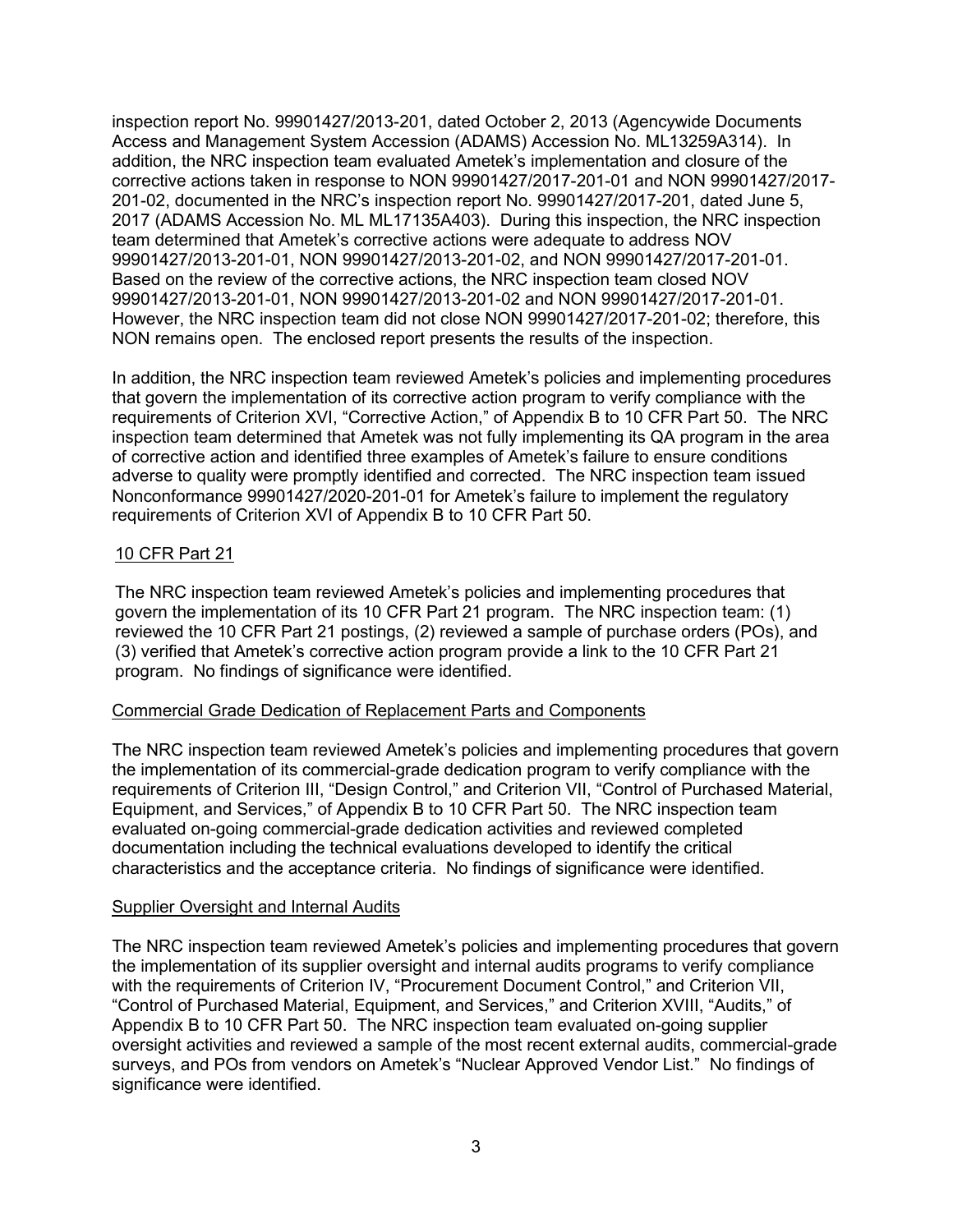# **REPORT DETAILS**

## 1. Corrective Action

## a. Inspection Scope

The NRC inspection team reviewed Ametek Solidstate Controls' (hereafter referred to as Ametek) policies and implementing procedures that govern the implementation of its corrective action program (CAP) to verify compliance with the regulatory requirements of Criterion XVI, "Corrective Action," of Appendix B, "Quality Assurance Program Criteria for Nuclear Power Plants and Fuel Reprocessing Plants," to Title 10 of the *Code of Federal Regulations* (10 CFR) Part 50, "Domestic Licensing of Production and Utilization Facilities."

Specifically, the NRC inspection team reviewed the implementation and closure of Ametek's response to Notice of Violation (NOV) 99901427/2013-201-01 and Notice of Nonconformance (NON) 99901427/2013-201-02 documented in the NRC's inspection report No. 99901427/2013-201, dated October 2, 2013 (Agencywide Documents and Access Management Systems (ADAMS) Accession No. ML13259A314). The NRC inspection team also evaluated Ametek's implementation and closure of the corrective actions taken in response to NON 99901427/2017-201-01 and NON 99901427/2017- 201-02 documented in the NRC's inspection report No. 99901427/2017-201, dated June 5, 2017 (ADAMS Accession No. ML17135A403).

The NRC inspection team also discussed the CAP with Ametek's management and technical staff. The attachment to this inspection report lists the documents reviewed and personnel interviewed by the NRC inspection team.

#### b. Observations and Findings

#### b.1 Corrective Action Associated with NOV 99901427/2013-201-01

Following the October 2013 inspection of Ametek, the NRC issued NON 99901427/2013-201-01 for Ametek's failure to report a defect associated with a substantial safety hazard as soon as practicable within 60 days of discovery or file an interim report to the NRC. Specifically, Ametek was notified of a deviation with Tyco/Potter & Brumfield relays on October 8, 2008. Ametek assessed the deviation and concluded that the issue was a substantial safety hazard, however: Ametek did not notify the NRC, affected licensees, and customers until 110 days later. Ametek established a work sheet (checklist) that will ensure Ametek completes the 10 CFR Part 21 evaluations within 60 day of discovery. The NRC inspection team concluded that Ametek's corrective actions in response to the NOV were adequate and therefore, NOV 99901427/2013-201-01 is now closed.

#### b.2 Corrective Action Associated with NON 99901427/2013-201-02

Following the October 2013 inspection of Ametek, the NRC issued NON 99901427/2013-201-02 for Ametek's failure to use a suitable testing program to verify the adequacy of the design of several battery chargers and inverters. Specifically, Ametek did not identify or test surge withstand capability as a critical characteristic for two battery chargers which required surge protection capability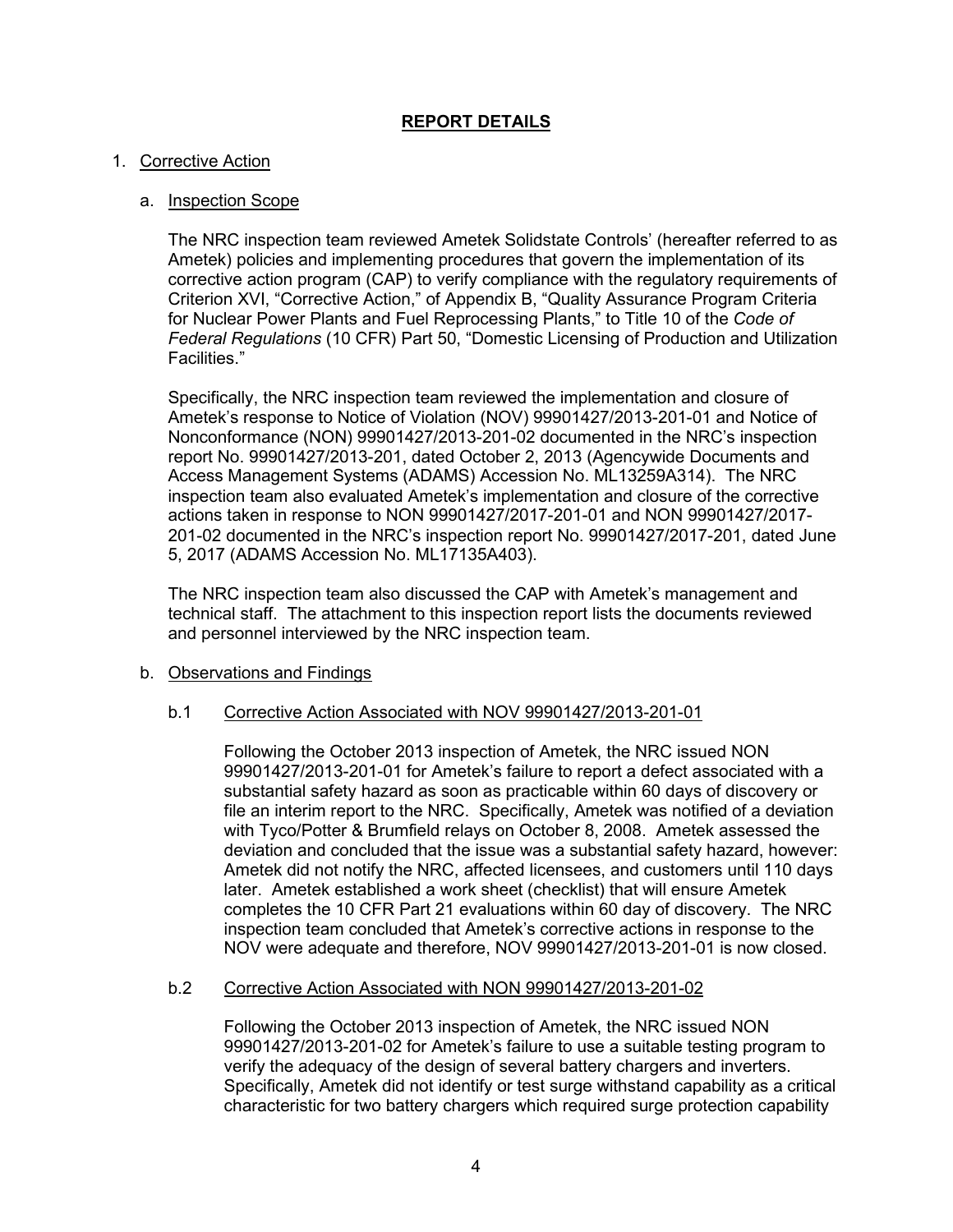per the customer specifications. Ametek also did not verify or validate the critical characteristic of synchronization testing which was outside of the acceptance criteria in eight out of nine battery chargers/inverters. Ametek provided justification for the battery chargers and inverters design adequacy with evaluations and adequate data from testing. Ametek also provided an evaluation, justification, and testing requirements to be implemented to verify and validate the synchronization testing critical characteristic which was outside of the acceptance criteria. The NRC inspection team concluded that Ametek's corrective actions in response to the NON were adequate and therefore, NON 99901427/2013-201-02 is now closed.

#### b.3 Corrective Action Associated with NON 99901427/2017-201-01

Following the October 2017 inspection of Ametek, the NRC issued NON 99901427/2017-201-01 for Ametek's failure to establish measures for the selection and review for suitability of application of materials, parts, equipment, and processes that are essential to the safety-related functions of systems, structures, and components. Specifically, Ametek failed to establish measures for ensuring that the seismically sensitive components (relays) utilized in production of uninterruptable power supply (UPS) units are bounded by previous qualification testing, and are the same in form, fit, and function as those that had previously undergone seismic qualification testing. Ametek provided a technical justification report which established the acceptance criteria for seismically sensitive components. The NRC inspection team concluded that Ametek's corrective actions in response to the NON were adequate and therefore, NON 99901427/2017-201-01 is now closed.

### b.4 Corrective Action Associated with NON 99901427/2017-201-02

The NRC inspection team did not review the adequacy of the corrective actions taken in response to NON 99901427/2017-201-02 and did not determine if the actions taken in response to the NON were acceptable. The NRC inspection team determined that Nonconformance 99901427/2017-201-02 remains open.

#### b.5 Implementation of Ametek's Corrective Action Program

The NRC Inspection team identified three examples were Ametek failed to ensure conditions adverse to quality, such as failures, malfunctions, deficiencies, deviations, defective material and equipment, and nonconformances were promptly identified and corrected.

While observing the commercial-grade dedication of a capacitor, the NRC inspection team noted that Ametek's technical evaluation identified the capacitor's dissipation factor as a critical characteristic and required it to be tested at a 60 Hz frequency. During discussions with Ametek's staff, the NRC inspection team learned Ametek was testing the dissipation factor at a frequency of 120 Hz given that the Inductance Capacitance Resistance (LCR) meter would not go below 120 Hz. Ametek failed to enter this into the CAP to promptly identify and correct the known nonconformance. This issue is discussed further below in the commercial grade dedication section of this report and is the first example of Nonconformance 99901427/2020-201-01.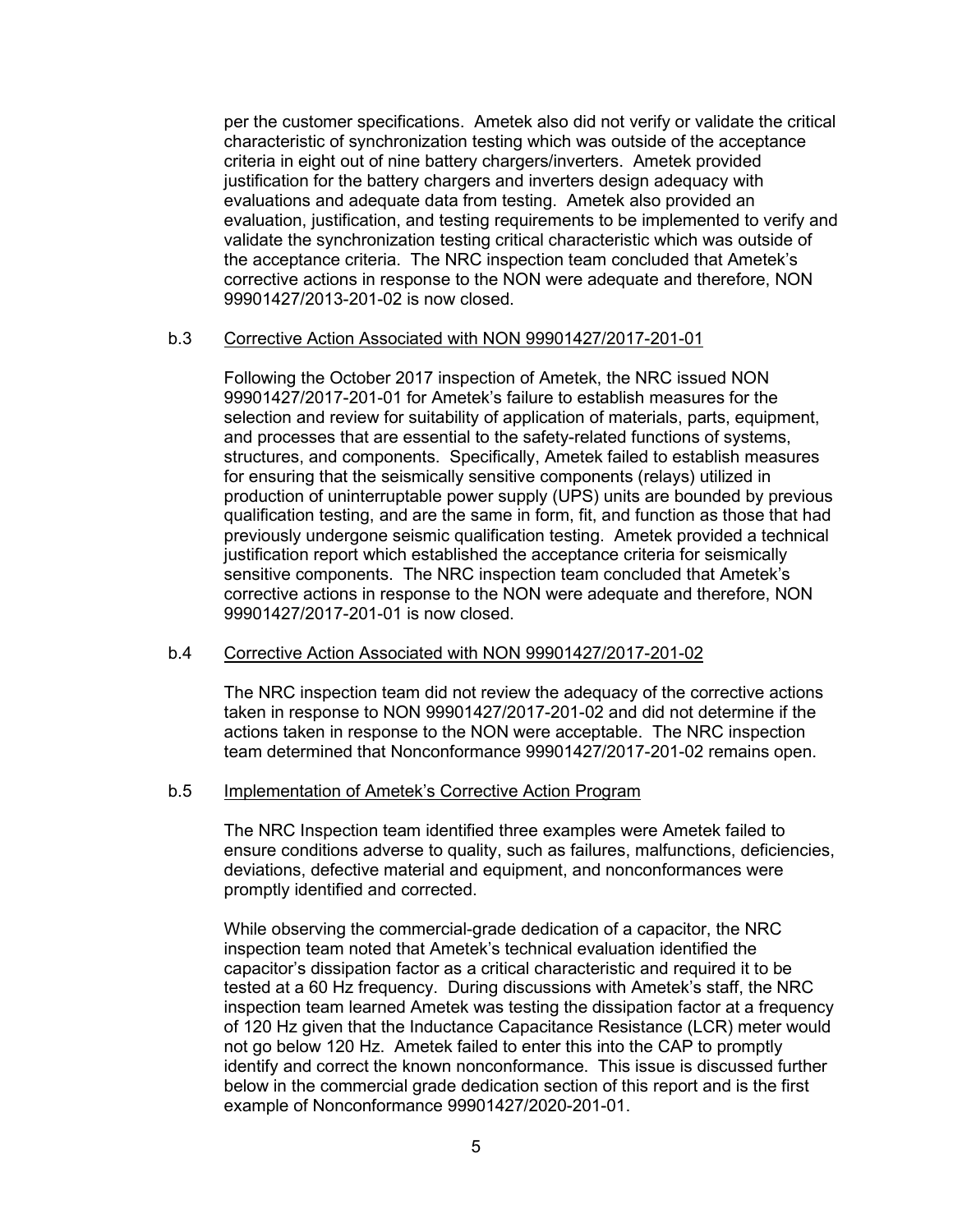In addition, the NRC inspection team identified that Ametek failed to provide a technical evaluation for the testing of transformer impregnation resins. Ametek lacked objective evidence supporting the selection of the critical characteristics. Ametek's staff stated this was a known nonconforming condition, but failed to enter this issue into the CAP. This issue is discussed further below in the commercial-grade dedication section of this report and is the second example of Nonconformance 99901427/2020-201-01.

Furthermore, the NRC inspection team identified that Ametek initiated CAR No. 221 to document and address delays in the performance of external audits and commercial-grade survey resulting from travel restrictions caused by the Coronavirus Disease 2019 (COVID-19). Ametek closed CAR No. 221 without implement compensatory measures for the inability to perform or delay external audits and commercial-grade surveys during the COVID-19 pandemic. This issue is discussed below in the supplier oversight and internal audits section of this report and is the third example of Nonconformance 99901427/2020-201-01.

#### c. Conclusion

The NRC inspection team issued Nonconformance 99901427/2020-201-01 for Ametek's failure to implement the regulatory requirements of Criterion XVI of Appendix B to 10 CFR Part 50. Nonconformance 99901427/2020-201-01 cites Ametek's failure to ensure conditions adverse to quality, such as failures, malfunctions, deficiencies, deviations, defective material and equipment, and nonconformances were promptly identified and corrected. Specifically, Ametek failed to initiate corrective actions for known conditions adverse to quality, specifically: 1) failure to evaluate whether testing the dissipation factor of a capacitor at 120 Hz would have an impact on its safety function; 2) failure to provide a technical evaluation as part of the commercial-grade dedication of the testing service for the transformer impregnation resins; and 3) failure to implement compensatory measures for the inability to perform or delay external audits and commercial-grade surveys of suppliers during the COVID-19 pandemic.

#### 2. 10 CFR Part 21 Program

#### a. Inspection Scope

The NRC inspection team reviewed Ametek's policies and implementing procedures that govern the implementation of its 10 CFR Part 21 program to verify compliance with the regulatory requirements. The NRC inspection team also evaluated the 10 CFR Part 21 postings and a sample of Ametek's purchase orders (POs) for compliance with the requirements of 10 CFR 21.21, "Notification of Failure to Comply or Existence of a Defect and its Evaluation," and 10 CFR 21.31, "Procurement Documents." In addition, the NRC inspection team also verified that Ametek's nonconformance and corrective action procedures provide a link to the 10 CFR Part 21 program. Furthermore, for a sample of 10 CFR Part 21 evaluations performed by Ametek, the NRC inspection team verified that Ametek had effectively implemented the requirements for evaluating deviations and failures to comply.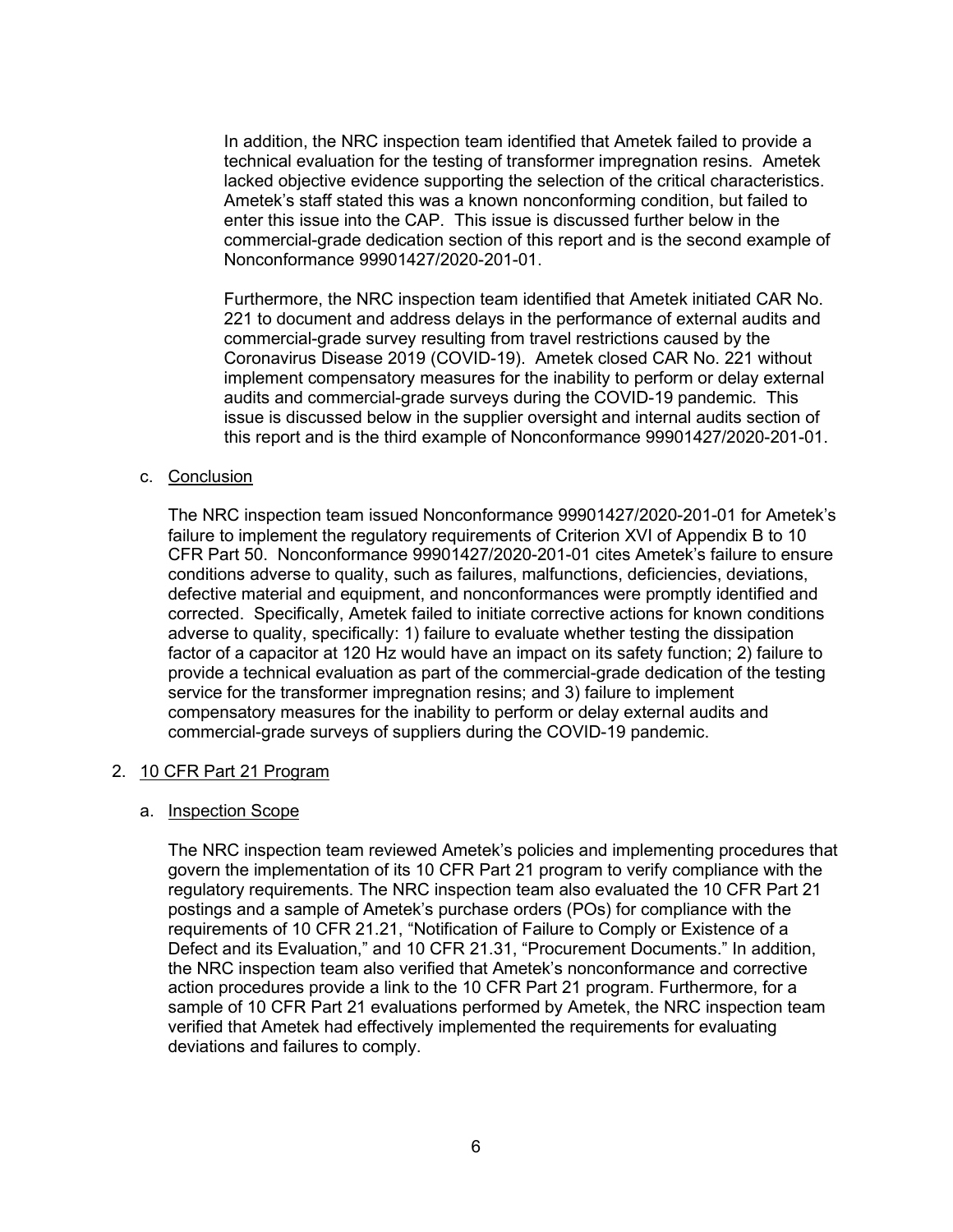The NRC inspection team also discussed the 10 CFR Part 21 program with Ametek's management and technical staff. The attachment to this inspection report lists the documents reviewed and personnel interviewed by the NRC inspection team.

#### b. Observations and Findings

No findings of significance were identified.

### c. Conclusion

The NRC inspection team concluded that Ametek is implementing its 10 CFR Part 21 program in accordance with the regulatory requirements of 10 CFR Part 21. Based on the limited sample of documents reviewed, the NRC inspection team also determined that Ametek is implementing its policies and procedures associated with the 10 CFR Part 21 program. No findings of significance were identified.

#### 3. Commercial-Grade Dedication

#### a. Inspection Scope

The NRC inspection team reviewed Ametek's policies and implementing procedures that govern the implementation of its commercial-grade dedication program to verify compliance with the regulatory requirements of Criterion III, "Design Control," and Criterion VII, "Control of Purchased Material, Equipment, and Services," of Appendix B to 10 CFR Part 50.

The NRC inspection team reviewed a sample of commercial-grade dedication packages and commercial-grade surveys of several commercial vendors on Ametek's "Nuclear Approved Vendor List," Revision R, dated August 18, 2020. The sample of commercialgrade dedication packages included the following items: fuses, breakers, capacitors, relays, printed circuit boards, and diodes. The commercial-grade dedication packages included: 1) POs; 2) the technical evaluation for the identification and documentation of the basis and justification for the selection of the critical characteristics; 3) acceptance methods, and acceptance criteria; 4) receiving inspection records; and 5) Certificates of Conformance. The NRC inspection team also evaluated the criteria for the identification of safety functions, credible failure mechanisms/modes, selection of critical characteristics and acceptance criteria, and the implementation of the verification methods to verify the effective execution of Ametek's commercial-grade dedication process. In addition, the NRC inspection team verified that commercial-grade surveys contained the objective evidence necessary to demonstrate adequate control of the critical characteristics by the commercial vendors.

The NRC inspection team also witnessed the verification of the critical characteristics as part of the commercial-grade dedication of a relay and a capacitor. The NRC inspection team verified that Ametek's Quality Assurance (QA) Technician was adequately following the applicable procedures and documenting the inspection results. In addition, the NRC inspection team confirmed that Ametek's QA Technician was using calibrated equipment to take the appropriate measurements.

The NRC inspection team also reviewed Ametek's measures established for the use of accreditation in lieu of performing commercial-grade surveys for the procurement of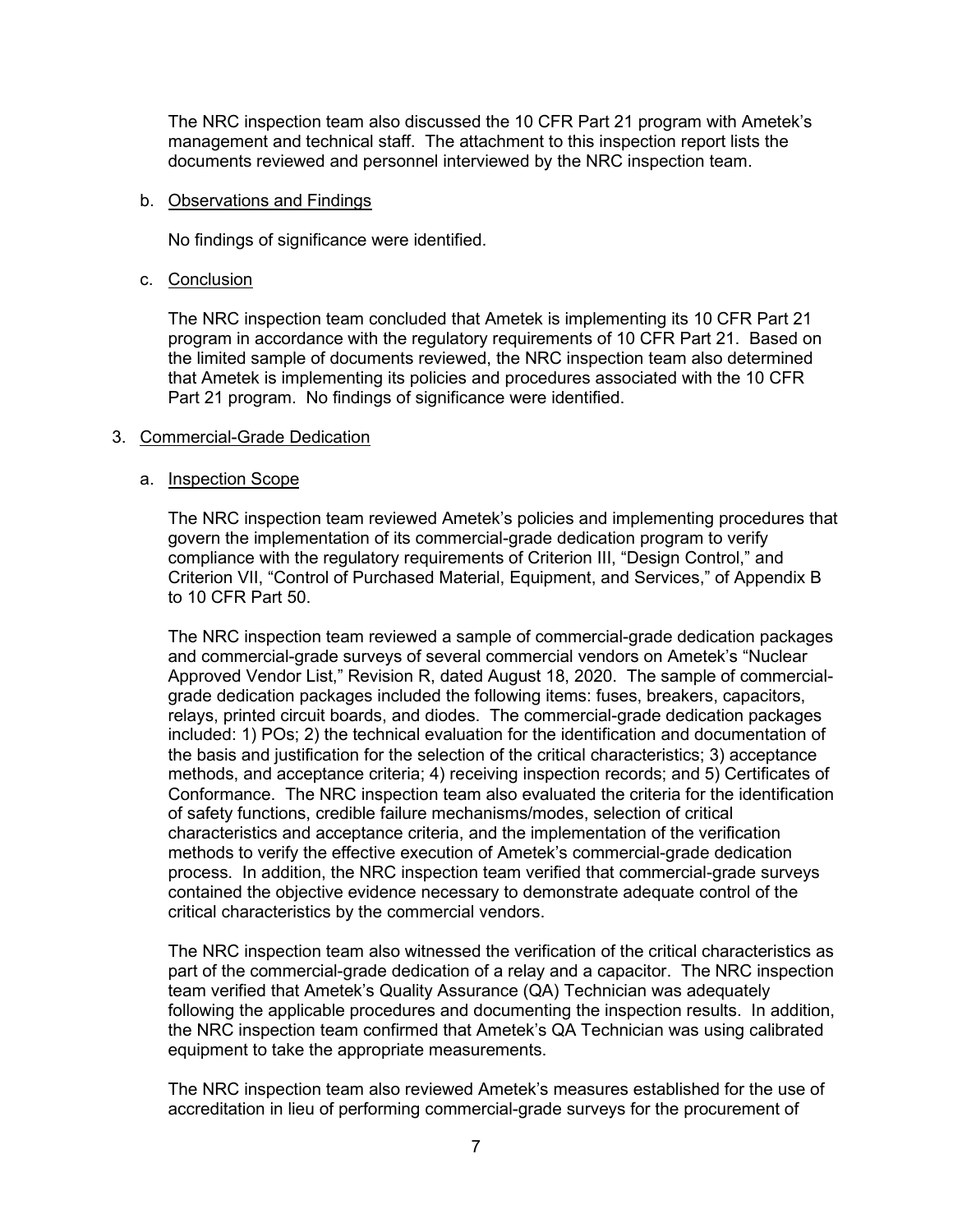calibration and testing services as part of the commercial-grade dedication process. The NRC inspection team confirmed that the POs contained the appropriate technical and quality requirements and the calibration certificates were adequately reviewed during receipt inspection.

The NRC inspection team also discussed the commercial-grade dedication program with Ametek's management and technical staff. The attachment to this inspection report lists the documents reviewed and personnel interviewed by the NRC inspection team.

### b. Observations and Findings

While observing the commercial-grade dedication of a capacitor, the NRC inspection team noted that the dissipation factor, which was an identified as a critical characteristic in the technical evaluation, was required to be tested at a 60 Hz frequency. The NRC inspection team noted that the capacitor was being tested at 120 Hz. During discussions with Ametek's personnel, the NRC inspection team learned the dissipation factor was tested at 120 Hz due to limitations of the LCR meter since it does not go below 120 Hz. Even though this has been a known issue for years, Ametek did not enter this issue into the CAP to evaluate whether testing the dissipation factor at 120 Hz would have impact on the safety function of the capacitor. Ametek initiated Corrective Action Report (CAR) No. 239 to address this issue. This issue is the first example of Nonconformance 99901427/2020-201-01.

During the review of commercial-grade dedication packages, the NRC inspection team noted that for the commercial-grade dedication testing services of the transformer impregnation resins, there was no technical evaluation included for the testing service. During discussions with the Ametek's staff, the NRC inspection team learned that Ametek had not performed a technical evaluation or provided objective evidence for the supporting the chosen critical characteristics as well as being a known issue to Ametek. Although the NRC inspection team confirmed that the appropriate critical characteristics were chosen and verified during the commercial-grade survey of the testing supplier, Ametek failed to enter this issue into its CAP to perform promptly identify and correct this issue. Ametek initiated CAR No. 239 to address this issue. This issue has been identified as the second example of Nonconformance 99901427/2020-201-01.

#### c. Conclusion

With the exception of the examples to Nonconformance 99901427/2020-201-01 related to failure to initiate corrective actions, the NRC inspection team concluded that Ametek is implementing its commercial-grade dedication program in accordance with the regulatory requirements of Criterion III and Criterion VII of Appendix B to 10 CFR Part 50. Based on the limited sample of documents reviewed, the NRC inspection team also determined that Ametek is implementing its policies and procedures associated with the commercial-grade dedication program.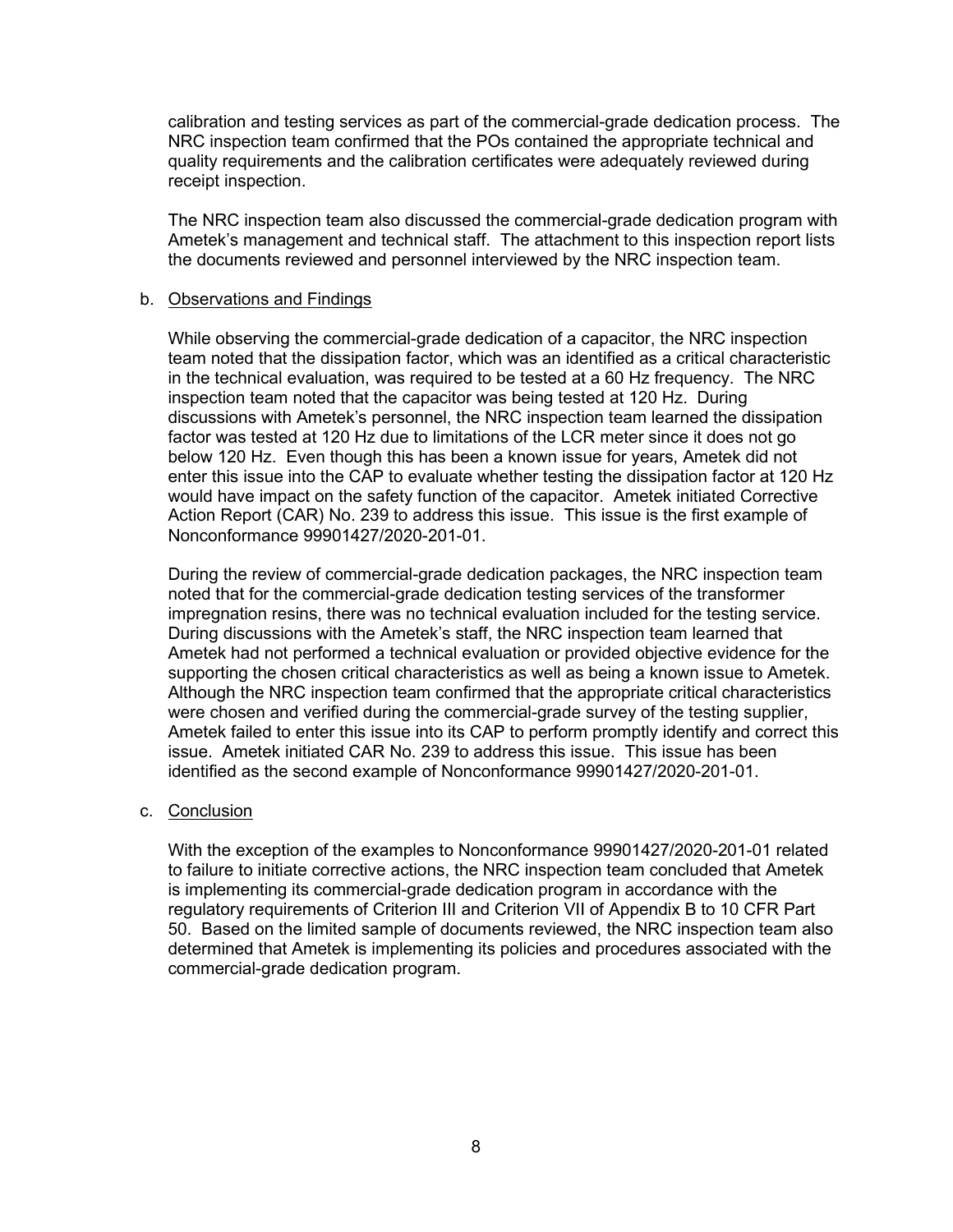## 4. Supplier Oversight and Internal Audits

#### a. Inspection Scope

The NRC inspection team reviewed Ametek's policies and implementing procedures that govern the implementation of its supplier oversight and internal audit programs to verify compliance with the requirements of Criterion IV, "Procurement Document Control," Criterion VII, and Criterion XVIII, "Audits," of Appendix B to 10 CFR Part 50.

The NRC inspection team reviewed a sample of the most recent external audits, commercial-grade surveys, and POs from suppliers on Ametek's "Nuclear Approved Vendor List," (ASL) Revision R, dated August 18, 2020. For a sample of external and internal audits reviewed, the NRC inspection team verified the audit reports included an audit plan, any findings identified, adequately documented objective evidence of compliance with the applicable requirements, and a review by responsible management. In addition, the NRC inspection team also verified that the audits were performed by a qualified auditor, and in the case of the internal audits, that these audits were performed by personnel not having direct responsibilities in the areas being audited. Furthermore, the NRC inspection team reviewed a sample of training and qualification records of Ametek's lead auditors and confirmed that auditing personnel had completed all the required training in accordance with Ametek's procedure No. 01-090175, "Lead Auditor, Auditor, & Survey Leader Qualifications," Revision G, dated 07/25/2018. The NRC inspection team verified that Ametek prepared and approved plans that identify the audit scope and applicable checklist criteria before the initiation of the audit activity. The NRC inspection team confirmed the audit reports contained objective evidence of the review of the relevant QA criteria of Appendix B to 10 CFR Part 50.

For the sample of POs reviewed, the NRC inspection team verified that the POs included the scope of work and confirmed that the POs adequately invoked the applicable technical, regulatory, and quality requirements. The NRC inspection team also observed the receipt inspection process for a piece of wire associated with PO No. C27663. Specifically, the NRC inspection team observed the QA Technician verify the critical characteristics of the wire material as part of the commercial-grade dedication process. The NRC inspection team verified that Ametek's personnel adequately followed the applicable procedures and documented the inspection results. The receipt inspection examined objective evidence of the wire material by verifying attributes specified in procurement document and verified the identification and traceability of wire, strand count, and metered wire length using a properly calibrated cable length meter.

The NRC inspection team discussed the supplier oversight and internal audit program with Ametek's management and technical staff. The attachment to this inspection report lists the documents reviewed and personnel interviewed by the NRC inspection team.

# b. Observations and Findings

During the review of Ametek's ASL the NRC inspection team noted three suppliers with expired audits and surveys which were due in December 20, 2019, May 12, 2020, and May 17, 2020. The current System Management Procedure (SMP) No. 01-090065, "Supplier Approval," Revision T, dated July 31, 2018, states, in part, that "If an audit or survey is not performed within 90 days after the expiration date on the Nuclear Approved Vendor List (SMP No. 01-090069), the vendor shall be removed from the list until an audit or survey can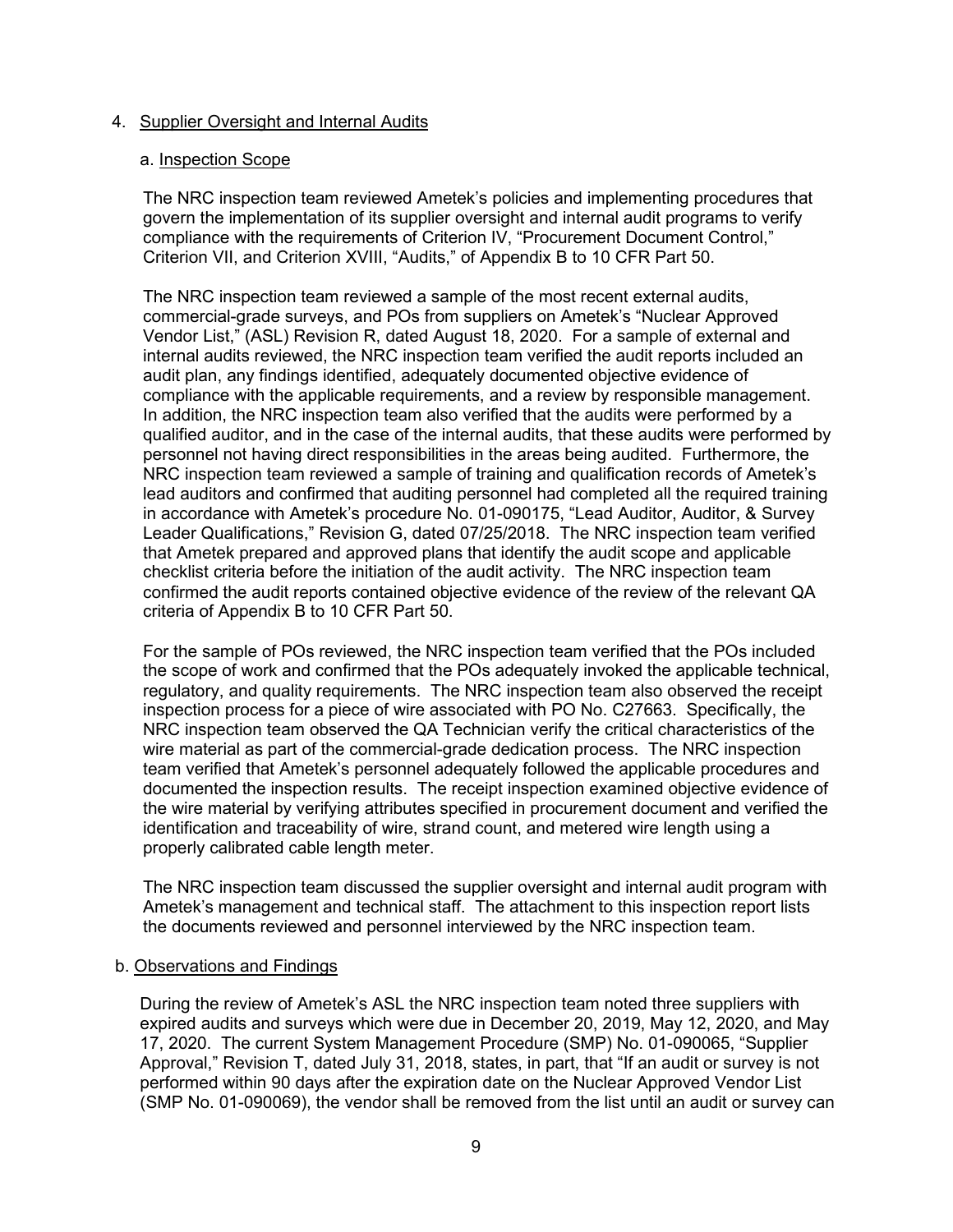be completed." Contrary to the procedure, the expired vendors remained on the approved vendor list although they were highlighted to indicate expiration. Ametek did not procure materials or services from the supplier which expired in December 20, 2019. Ametek initiated CAR No. 242 to address this issue.

With respect to the one expired audit and one expired commercial-grade survey due in May 12, 2020 and May 17, 2020, respectively, the materials received from these vendors occurred within 90 days of the expiration date. Although the two POs were issued outside the expiration of the audit and commercial-grade survey, the NRC inspection team confirmed the materials were awaiting disposition via the Material Review Board system in accordance with SMP No. 01-090130, "Control of Nonconforming Product," Revision L, dated December 4, 2019. Ametek performed an extent of condition to verify that these materials and services did not leave the vendor facility.

The NRC inspection team noted that Ametek created CAR No. 221 to document and address delays in audit and commercial-grade surveys deadlines as a result of COVID-19 travel restrictions. The NRC inspection team identified that no action was taken other than recording the summary of the situation prior to the CAR being closed. Ametek closed CAR No. 221 without implement compensatory measures for the inability to perform or delay external audits and commercial-grade surveys. Based on discussions with the NRC inspection team, Ametek initiated CAR No. 237. This issue has been identified as the third example of Nonconformance 99901427/2020-201-01.

## c. Conclusion

With the exception of the third example to Nonconformance 99901427/2020-201-01, the NRC inspection team concluded that Ametek is implementing its supplier oversight and internal audits programs in accordance with the regulatory requirements of Criterion IV, Criterion VII, and Criterion XVIII of Appendix B to 10 CFR Part 50. Based on the limited sample of documents reviewed and activities observed, the NRC inspection team also determined that Ametek is implementing its policies and procedures associated with the supplier oversight and the internal audits program. No findings of significance were identified.

#### 5. Entrance and Exit Meetings

On September 28, 2020, the NRC inspection team discussed the scope of the inspection with Mr. Ethan Salsbury, Ametek's Director of Quality, and other members of Ametek's management and technical staff. On October 2, 2020, the NRC inspection team presented the inspection results and observations during an exit meeting with Mr. Ethan Salsbury, other members of Ametek 's management and technical staff. The attachment to this report lists the attendees of the entrance and exit meetings, as well as those individuals whom the NRC inspection team interviewed.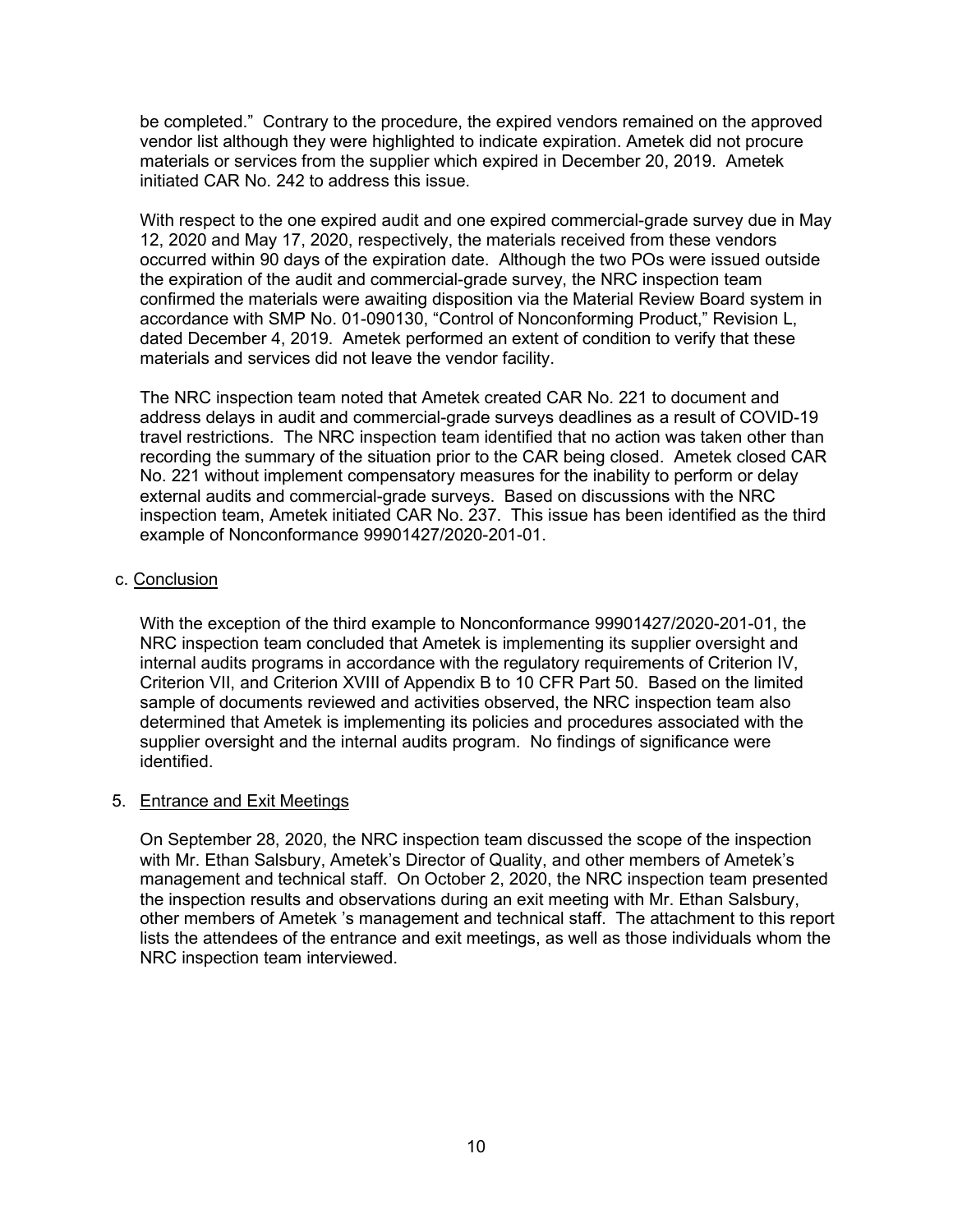# **ATTACHMENT**

# 1. ENTRANCE/EXIT MEETING ATTENDEES

| <b>Name</b>                    | <b>Title</b>                                                        | <b>Affiliation</b>                                 | <b>Entrance</b>         | <b>Exit</b>             | <b>Interviewed</b> |
|--------------------------------|---------------------------------------------------------------------|----------------------------------------------------|-------------------------|-------------------------|--------------------|
| <b>Ethan Salsbury</b>          | Director of Quality                                                 | <b>AMETEK</b><br>Solidstate<br>Controls<br>(Ametek | X                       | X                       | X                  |
| Zachary Rumora                 | <b>Manufacturing Engineer</b>                                       | Ametek                                             | X                       | X                       | X                  |
| <b>Patrick Williams</b>        | <b>Vice-President, Business</b><br><b>Unit Manager</b>              | Ametek                                             | X                       | X                       |                    |
| <b>Steve Wetta</b>             | Director of Engineering<br>and Research and<br>Development          | Ametek                                             | X                       | X                       |                    |
| <b>Ben Gordon</b>              | <b>Engineering Manager</b>                                          | Ametek                                             | X                       | X                       |                    |
| Doug King                      | <b>Project Engineer</b>                                             | Ametek                                             | X                       | X                       |                    |
| Rebekah<br>Needham             | <b>Project Engineer</b>                                             | Ametek                                             | X                       | X                       |                    |
| <b>Tim Kaiser</b>              | Quality and Environment,<br><b>Health and Safety</b><br>Coordinator | Ametek                                             | X                       | X                       |                    |
| Devon Helfer                   | <b>Quality Technician</b>                                           | Ametek                                             |                         | X                       |                    |
| <b>Mark Stamper</b>            | <b>Plant Manager</b>                                                | Ametek                                             | X                       | X                       | X                  |
| <b>Jeff Baker</b>              | <b>Procurement Manager</b>                                          | Ametek                                             | $\overline{\mathsf{x}}$ | $\overline{\mathsf{x}}$ |                    |
| Jordan Davis                   | Logistics Manager                                                   | Ametek                                             | X                       | X                       |                    |
| Joanna Lin                     | <b>Client Relations Manager</b>                                     | Ametek                                             | X                       |                         |                    |
| Aaron Armstrong                | <b>Inspection Team Leader</b>                                       | <b>NRC</b>                                         | X                       | X                       |                    |
| <b>Yamir Diaz-</b><br>Castillo | Inspector                                                           | <b>NRC</b>                                         | X                       | X                       |                    |
| Dong Park                      | Inspector                                                           | <b>NRC</b>                                         | X                       | X                       |                    |
| Kerri Kavanagh                 | <b>Branch Chief</b>                                                 | <b>NRC</b>                                         |                         | X                       |                    |

# 2. INSPECTION PROCEDURES USED

- Inspection Procedure (IP) 36100, "Inspection of 10 CFR Part 21 and Programs for Reporting Defects and Noncompliance," dated May 16, 2019
- Inspection Procedure 43002, "Routine Inspections of Nuclear Vendors," dated January 27, 2017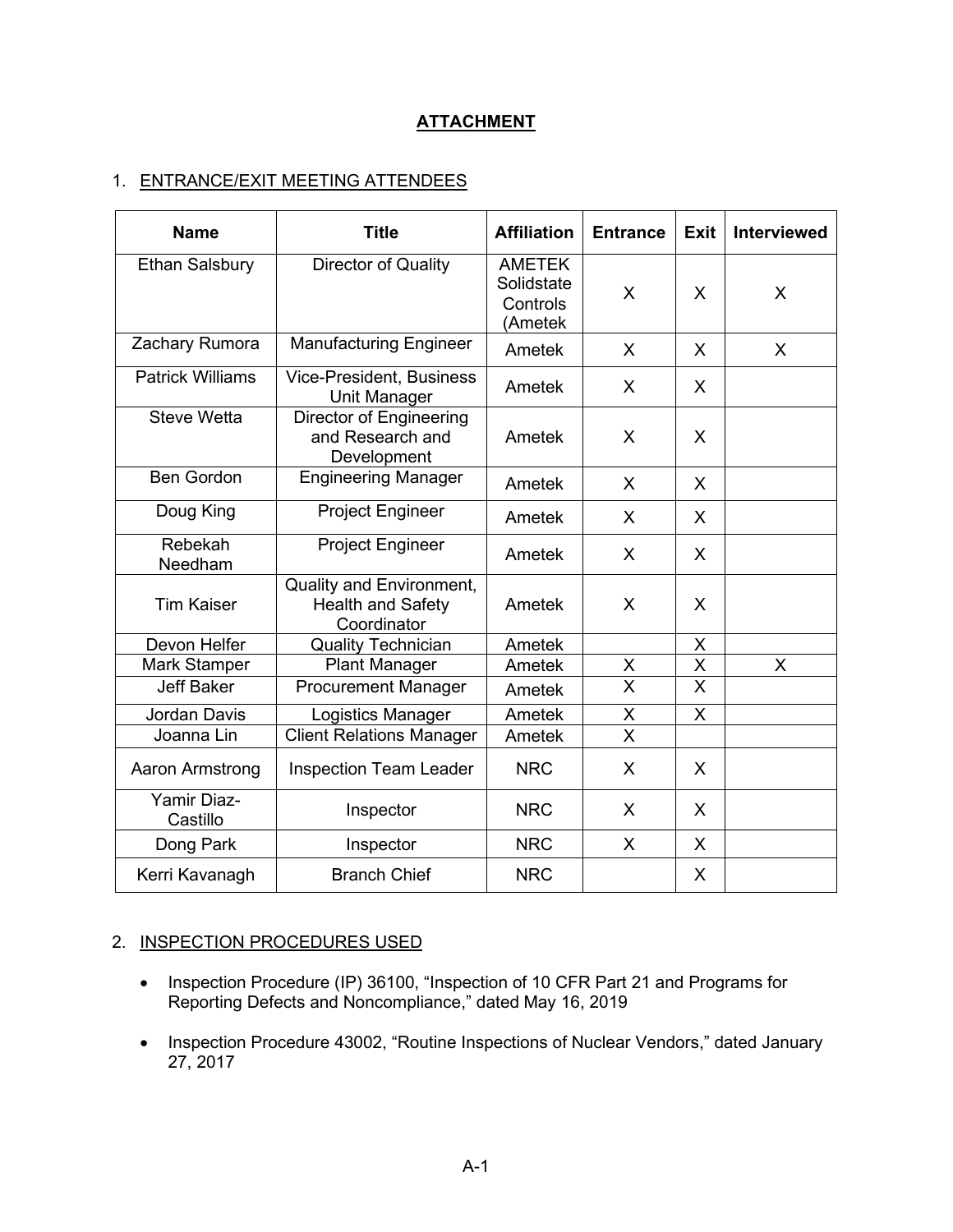• IP 43004, "Inspection of Commercial-Grade Dedication Programs," dated January 27, 2017

| <b>Item Number</b>   | <b>Status</b> | <b>Type</b> | <b>Description</b>   |
|----------------------|---------------|-------------|----------------------|
| 99901427/2013-201-01 | Closed        | <b>NOV</b>  | 10 CFR Part 21       |
| 99901427/2013-201-02 | Closed        | <b>NON</b>  | Criterion III        |
| 99901427/2017-201-01 | Closed        | <b>NON</b>  | Criterion III        |
| 99901427/2017-201-02 | Discussed     | <b>NON</b>  | <b>Criterion XVI</b> |
| 99901427/2020-201-01 | Open          | <b>NON</b>  | Criterion XVI        |

# 3. LIST OF ITEMS OPENED, CLOSED, AND DISCUSSED

# 4. DOCUMENTS REVIEWED

#### Policies and Procedures

- System Management Procedure (SMP) No. 01-090000, "Quality Policy Manual," Revision G, dated October 11, 2017
- Ametek Solidstate Controls' Quality Policy Manual, Revision G, dated October 11, 2017
- System Management Procedure (SMP) No. 01-090065, "Supplier Approval," Revision T, dated July 31, 2018
- SMP No. 01-090069, "Nuclear Approved Vendor List," Revision R, dated August 18, 2020
- SMP No. 01-090102, "Commercial Grade Dedication," Revision J, dated February 20, 2020
- SMP No. 01-090175, "Lead Auditor, Auditor, & Survey Leader Qualifications," Revision G, dated July 25, 2018
- SMP No. 01-160002, "Approved Part Number Request Procedure," Revision H, dated November 26, 2014
- SMP No. 01-161012, "Technical Evaluation Commercial Grade Dedication," Revision C, dated January 18, 2018
- SMP No. 01-170143, "Sampling Plan Selection," Revision B, dated January 29, 2018
- SMP No. 01-090065, "Supplier Approval," Revision T, dated July 31, 2018
- SMP No. 01-090068, "Procurement Document Control," Revision H, dated September 10, 2016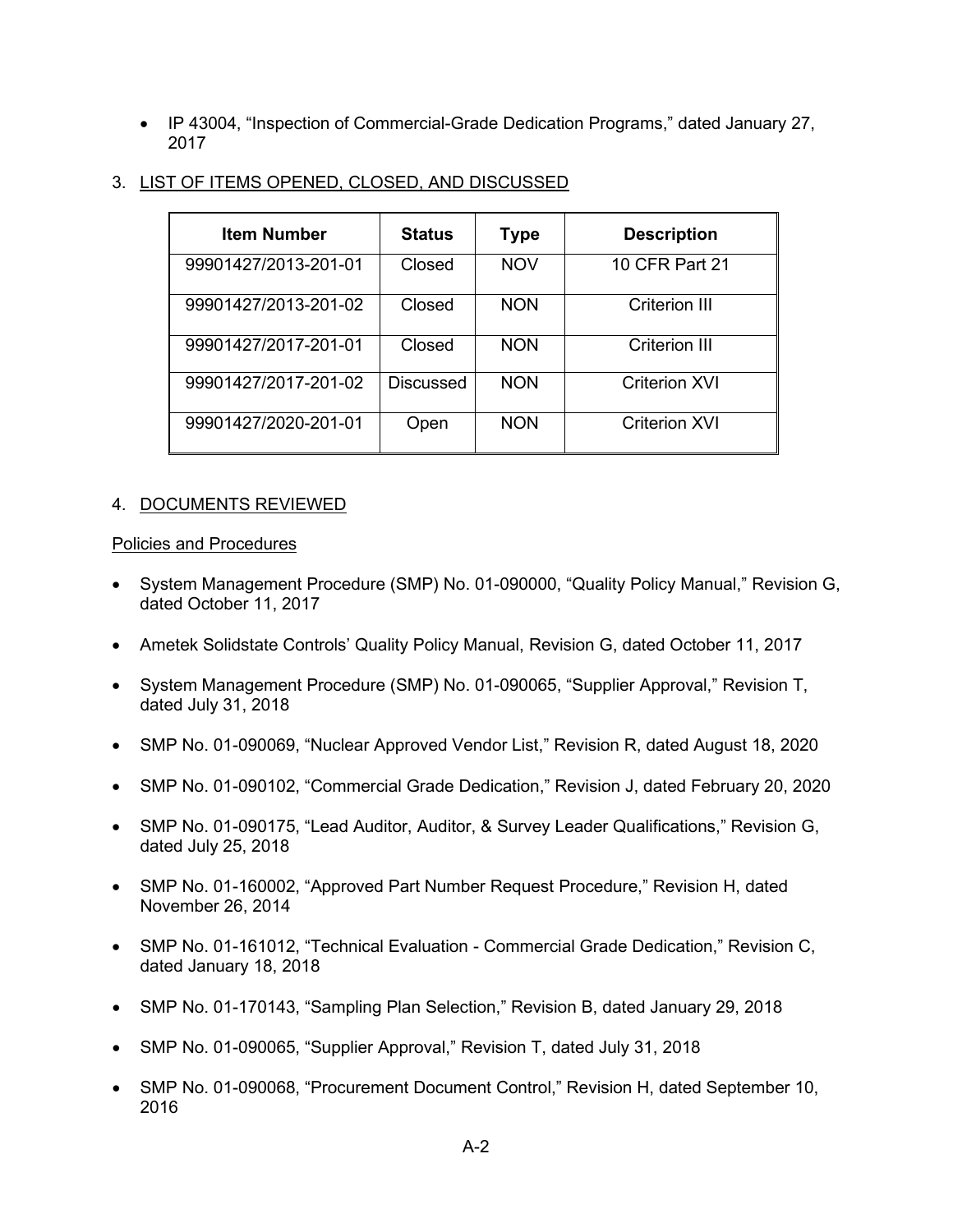- SMP No. 01-090069, "Nuclear Approved Vendor List," Revision R, dated August 18, 2020
- SMP No. 01-090101, "Receiving QA Inspection," Revision D, dated January 18, 2018
- SMP No. 01-090130, "Control of Nonconforming Product," Revision L, dated December 4, 2019
- SMP No. 01-090175, "Lead Auditor, Auditor, & Survey Leader Qualifications," Revision G, dated July 25, 2018
- SMP No. 01-090102, "Commercial Grade Dedication," Revision J, dated February 20, 2020
- MP No. 01-090102, "Failure Investigation/ Part 21 Reporting," Revision M, dated September 20, 2016
- Substantial Safety Hazard Determination form 02-190145, Revision B, April 19, 2017
- Ametek Solidstate Controls Report Number: 45-64000035-1, Revision C. dated April 16, 2019
- Sampling plan Evaluation Form 07-0740007-00-201-01, dated January 3, 2020
- Surge Withstand Testing Similarity Report CA110, date April 18, 2017
- Justification for Acceptance of Ametek SCI Job #C103552 Synchronization Test, date July 21, 2017

# Design and Commercial-Grade Dedication Documents

- Commercial Grade Dedication Test Plan for the calibration of a digital multimeter, asset No. QA008, dated April 30, 2020
- Commercial Grade Dedication Test Plan for a digital multimeter, asset No. QA40, dated November 17, 2019
- Commercial Grade Dedication Test Plan for the calibration of a handheld capacitance meter, asset No. QA56, dated September 25, 2020
- Commercial Grade Dedication Test Plan for the calibration of an LCR meter, asset No. QA58, dated September 25, 2020
- Commercial Grade Dedication Test Plan for the calibration of a digital caliper, asset No. QA1007, dated March 28, 2020
- Commercial Grade Dedication Test Plan for a capacitor AC CVT, part No. 07-020139, dated September 30, 2020
- Commercial Grade Dedication Test Plan for the calibration of a digital multimeter, asset No. QA39, dated September 16, 2020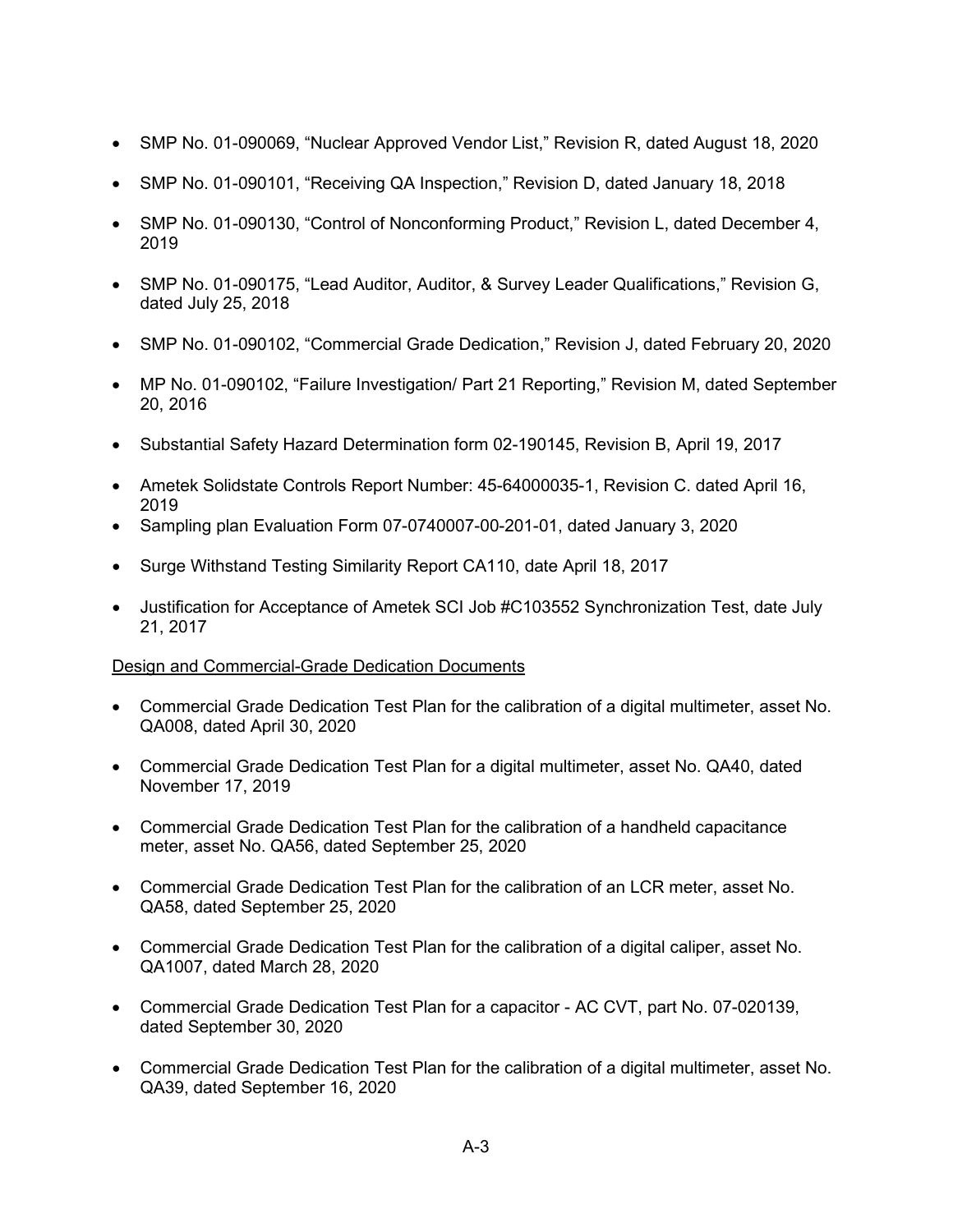- Commercial Grade Dedication Test Plan for the calibration of a digital scale, asset No. QA51, dated May 5, 2020
- Commercial Grade Dedication Test Plan for the calibration of an insulation tester, asset No. QA63, dated May 21, 2020
- Commercial Grade Dedication Test Plan for the calibration of a differential probe, asset No. QA 65, dated August 8, 2020
- Commercial Grade Dedication Test Plan for the calibration of a differential probe, asset No. QA66, dated September 2, 2020
- Commercial Grade Dedication Test Plan for the calibration of an oscilloscope, asset No. QA67, dated September 9, 2020
- Commercial Grade Dedication Test Plan for the calibration of a resistance tester, asset No. RD011, dated October 2, 2019
- Commercial Grade Dedication Test Plan for a relay, part No. 07-740001-00 (in-progress, no date available)
- Commercial Grade Dedication Test Plan for a fuse, part No. 07-752213-00, dated January 6, 2020
- Commercial Grade Dedication Test Plan for a breaker capacitor, part No. 70-110041-90, dated January 6, 2020
- Commercial Grade Dedication Test Plan for a capacitor AC COMM, part No. 07-020401- 00, dated February 21, 2020
- Commercial Grade Dedication Test Plan for a relay, part No. 07-740008-00, dated February 21, 2020
- Commercial Grade Dedication Test Plan for a printed circuit board, part No. 80-921902-90, dated March 4, 2020
- Commercial Grade Dedication Test Plan for a capacitor, part No. 03-040008-00, dated March 18, 2020
- Commercial Grade Dedication Test Plan for a diode, part No. 07-600503-00, dated March 18, 2020
- Commercial Grade Dedication Test Plan for a printed circuit board, part No. 80-9214031-90, dated March 18, 2020
- Drawing No. SKD16835, Revision 0, dated November 26, 2014
- Technical evaluation of a capacitor AC CVT, Revision 2, dated November 2, 2017
- Technical evaluation of a relay, Revision 5, dated March 18, 2019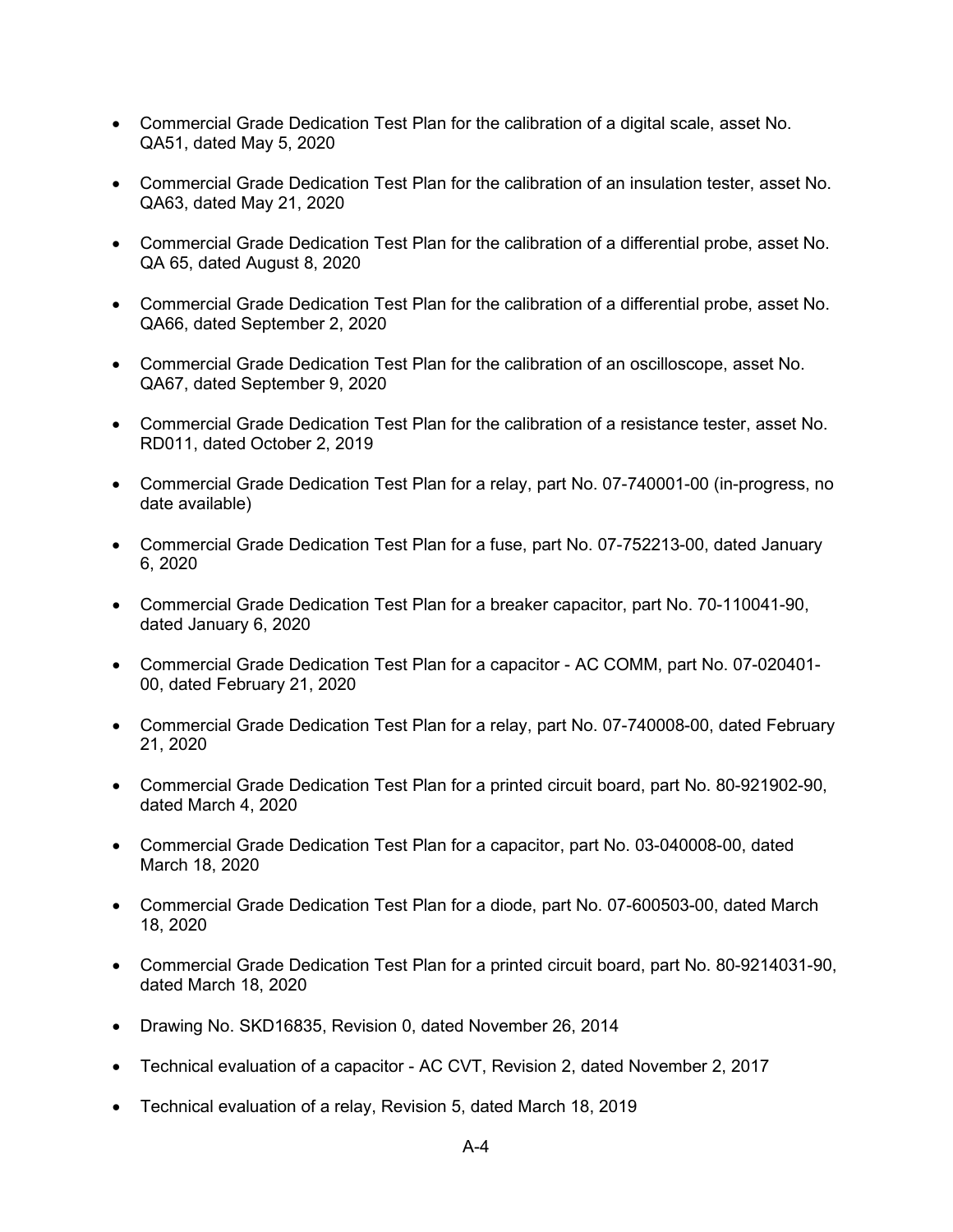- Technical evaluation of a fuse, Revision 2, dated May 15, 2019
- Technical evaluation of sheet metal components, Revision 1, dated May 3, 2017
- Technical evaluation of a capacitor AC COMM, Revision 2, dated November 2, 2017
- Technical evaluation of a printed circuit board with embedded software, Revision 1, dated February 22, 2019
- Technical evaluation of a capacitor (film type), Revision 2, dated May 31, 2017
- Technical evaluation of a diode, Revision 1, dated June 20, 2017
- Technical evaluation of a circuit breaker (non-electronic), Revision 5, dated March 3, 2020
- Technical evaluation for calibration services, Revision 1, dated August 17, 2018
- Sampling Plan Evaluation for the commercial-grade dedication of the relays, dated September 29, 2020
- Certificate of Conformance for a printed circuit board, Purchase Order (PO) No. 3501220710, Ametek job No. 46003134, dated March 4, 2020
- Certificate of Conformance for capacitors and relays, PO No. 3501220710, Ametek job No. 46003134, dated February 26, 2020
- Certificate of Conformance for breaker capacitors, PO No. 03104669, Ametek job No. 4600.3078, dated January 6, 2020
- Certificate of Conformance for diodes, capacitors, and printed circuit board, PO No. 03107594, Revision 1, Ametek job No. 46003176, dated March 25, 2020

# Purchase Orders and Commercial-Grade Surveys

- PO No. C261500 Revision 0, dated September 24, 2019
- PO No. C276663 Revision 0, dated September 14, 2020
- PO No. C276974 Revision 0, dated September 21, 2020
- PO No. C271079, Revision 0, dated April 23, 2020
- PO No. C270134, Revision 1, dated March 18, 2020
- PO No. C269176, Revision 0, dated February 27, 2020
- PO No. C262313, Revision 0, dated October 8, 2019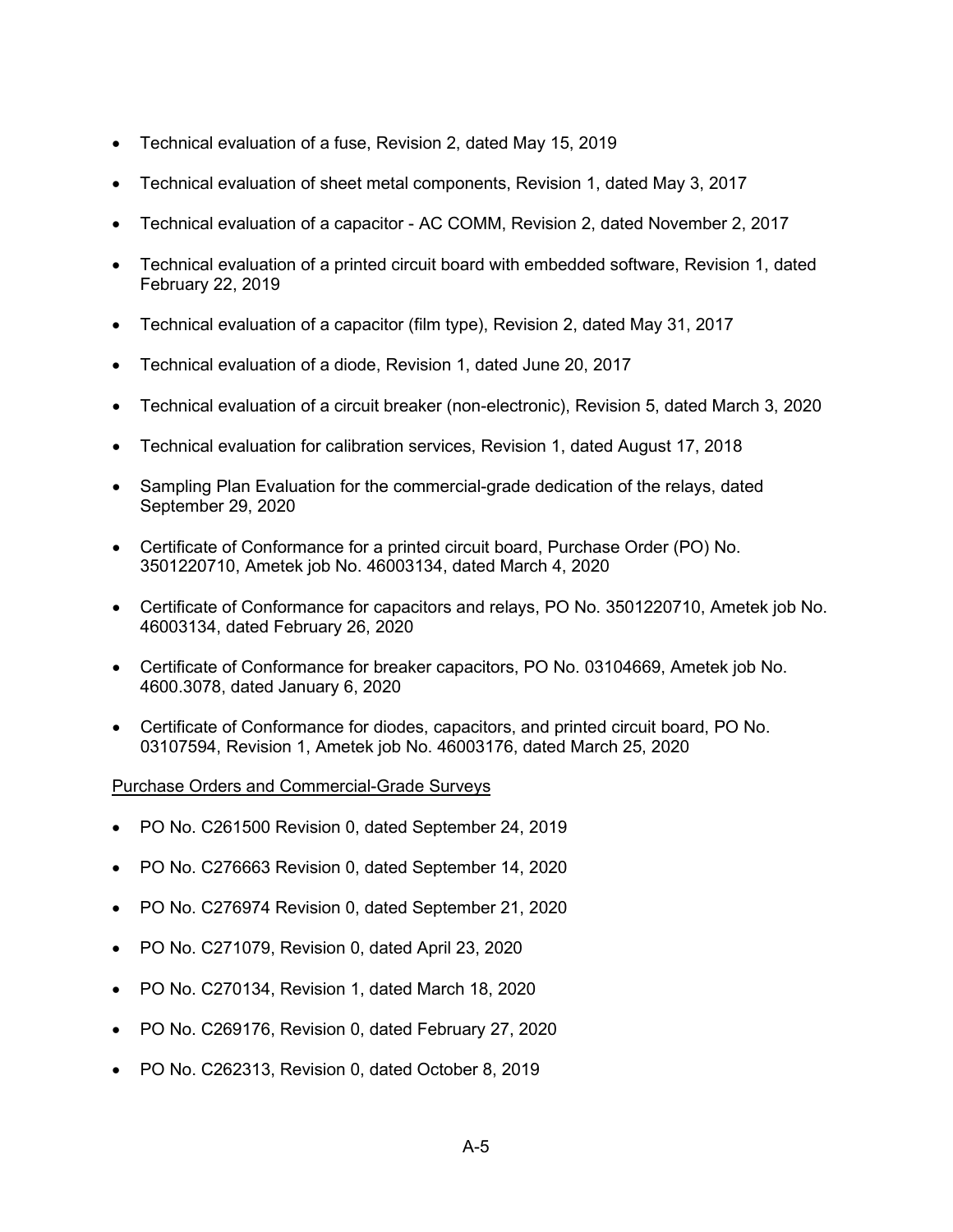- PO No. C263579, Revision 0, dated November 1, 2019
- PO No. C261199, Revision 0, dated September 18, 2019
- PO No. C276283 for the calibration of a handheld capacitance meter and an LCR meter, Revision 0, dated September 3, 2020
- PO No. C269176 for the calibration of a digital caliper, Revision 0, dated February 27, 2020
- PO No. C276123 for the calibration of a digital multimeter, Revision 0, dated August 31, 2020
- PO No. 271079 for the calibration of a digital scale, Revision 0, dated April 23, 2020
- PO No. C271557 for the calibration of an insulation tester, Revision 0, dated May 7, 2020
- PO No. C274436 for the calibration of a differential probe, Revision 0, dated July 27, 2020
- PO No. C275109 for the calibration of a differential probe and an oscilloscope, Revision 0, dated August 10, 2020
- PO No. C261199 for the calibration of a resistance tester, Revision 0, dated September 18, 2019
- PO No. C262313 for calibration services, Revision 0, dated October 8, 2019
- PO No. C270134 for calibration services, Revision 1, dated March 18, 2020
- Commercial-grade survey report of a supplier of molded case circuit breakers, dated October 4, 2018
- Commercial-grade survey report of a supplier of testing services, dated May 17, 2017
- Commercial-grade survey report of a supplier of sheet metal components and welded cabinets, dated April 30, 2019
- Commercial-grade survey report of a supplier of testing services (no date provided)

#### Calibration Documents

- Certificate of Calibration for a handheld capacitance meter, dated September 16, 2020
- Certificate of Calibration for an LCR meter, dated September 14, 2020
- Certificate of Calibration for a digital caliper, dated March 2, 2020
- Certificate of Calibration for a digital multimeter, dated September 11, 2020
- Certificate of Calibration for an insulation tester, dated May 21, 2020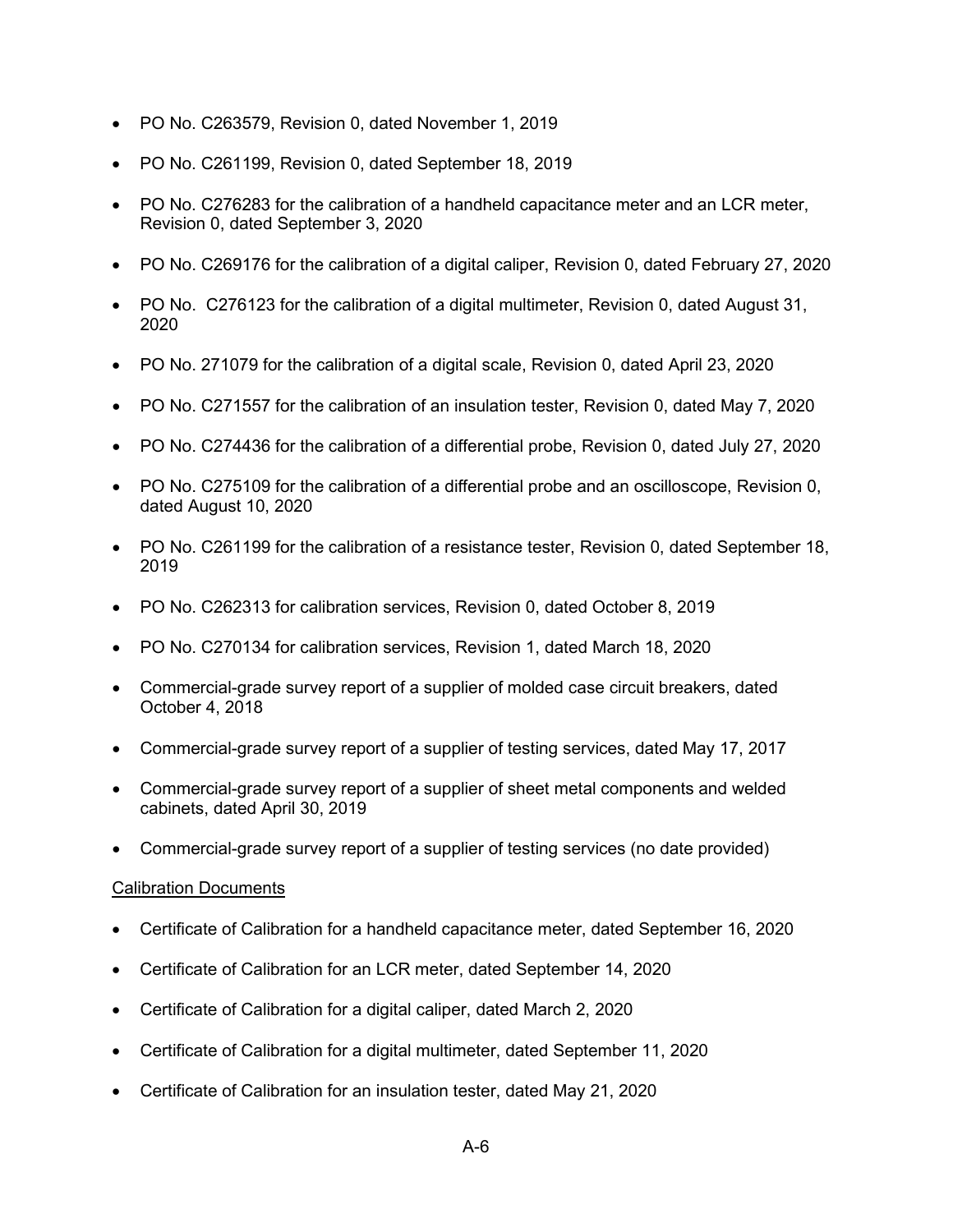- Certificate of Calibration for a differential probe, dated August 4, 2020
- Certificate of Calibration for a differential probe, dated August 20, 2020
- Certificate of Calibration for an oscilloscope, dated September 2, 2020
- Certificate of Calibration for a resistance tester, dated September 26, 2019
- Certificate of Calibration for a digital multimeter, dated April 5, 2020
- Certificate of Calibration for a cable length meter, dated October 28, 2019
- Out-of-Calibration Condition Analysis for asset No. QA51, dated May 5, 2020
- Out-of-Calibration Condition Analysis for asset No. QA008, dated April 30, 2020
- Out of Tolerance Notification for asset No. QA51, dated April 28, 2020

# Corrective Action Reports Opened During the NRC Inspection

- Corrective Action Report (CAR) No. 238, opened on September 30, 2020
- CAR No. 239, opened on September 30, 2020
- CAR No. 240, opened on October 1, 2020
- CAR No. 237, opened on October 1, 2020
- CAR No. 241, opened on October 1, 2020
- CAR No. 242, opened on October 1, 2020

# Training and Qualification Records

- Training and qualification record for Devon Helfer, Quality Technician
- EMCBC NQA-1 Lead Auditor Qualification Record for Ethan Salsbury, dated November 15, 2019
- EMCBC NQA-1 Lead Auditor Qualification Record for Brian Battin, dated November 04, 2016

#### Internal Audits

• Ametek Solidstate Controls, Inc. Audit Report Number 2020-02, July 13-15, 2020, dated July 23, 2020.